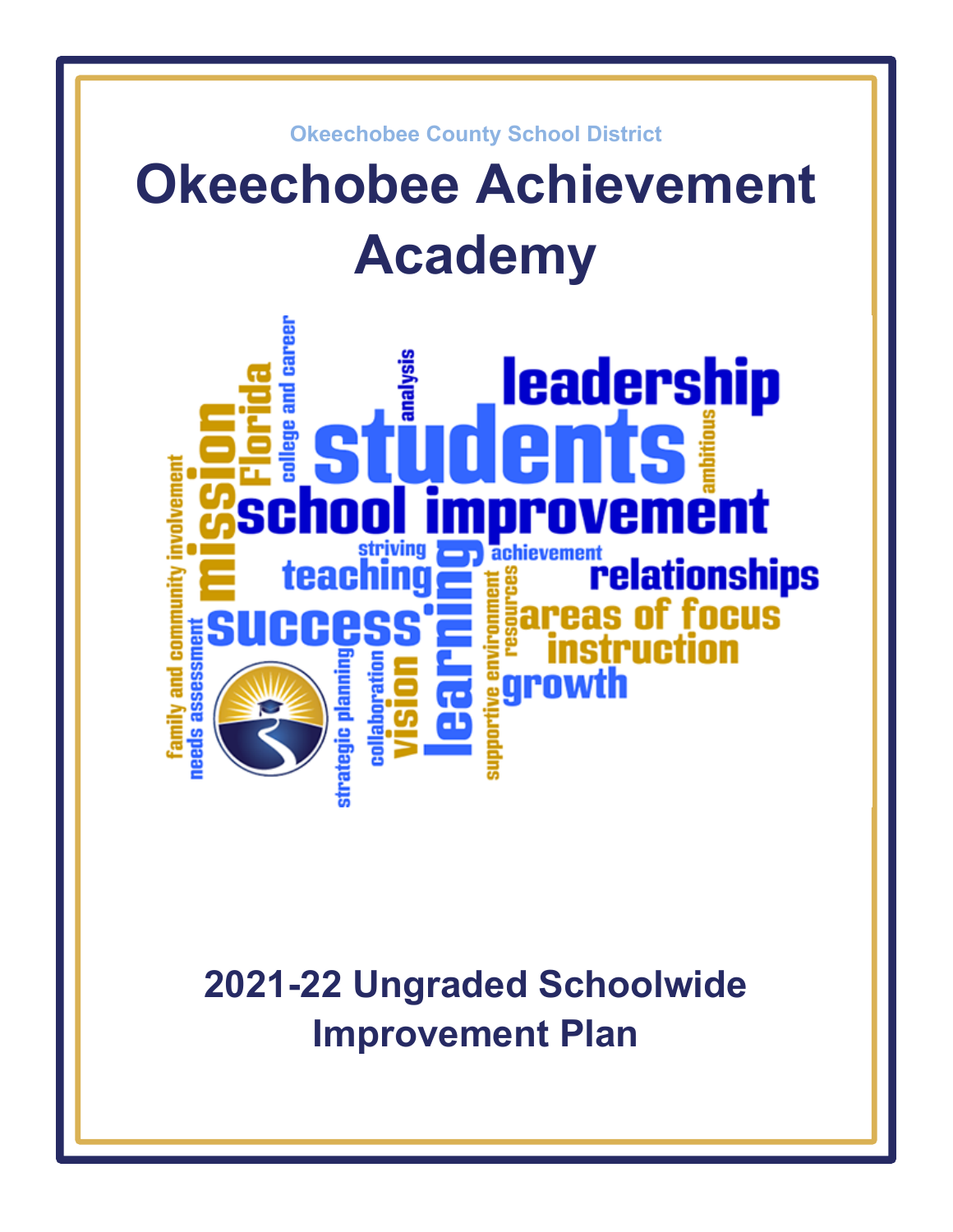## **Table of Contents**

| <b>School Demographics</b>                     | 3  |
|------------------------------------------------|----|
| <b>Purpose and Outline of the Ungraded SIP</b> |    |
| <b>School Information</b>                      | 5  |
| <b>Needs Assessment</b>                        | 9  |
| <b>Planning for Improvement</b>                | 14 |
| <b>Positive Culture &amp; Environment</b>      | 19 |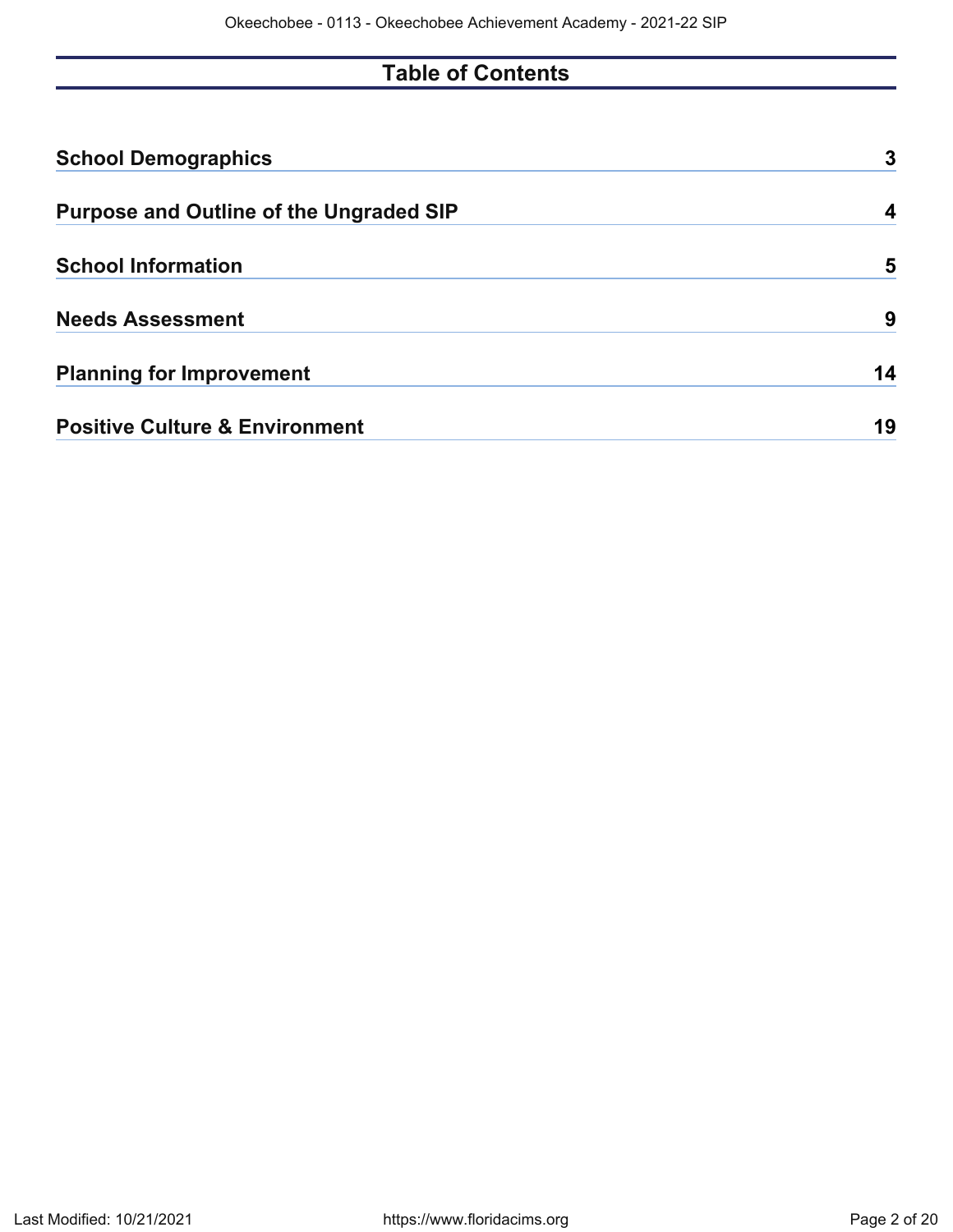### **Okeechobee Achievement Academy**

1000 NW 34TH ST, Okeechobee, FL 34972

http://okeechobeeachievementacademy.sites.thedigitalbell.com/

<span id="page-2-0"></span>**Demographics**

### **Principal: Bryan Van Camp** Start Date for this Principal: 7/1/2019

| <b>2021-22 Status</b><br>(per MSID File)                                                                                            | Active                                                                                                   |  |  |  |  |
|-------------------------------------------------------------------------------------------------------------------------------------|----------------------------------------------------------------------------------------------------------|--|--|--|--|
| <b>School Function</b>                                                                                                              | Alternative                                                                                              |  |  |  |  |
| <b>School Type and Grades Served</b><br>(per MSID File)                                                                             | <b>Combination School</b><br><b>PK-12</b>                                                                |  |  |  |  |
| <b>Primary Service Type</b><br>(per MSID File)                                                                                      | <b>Alternative Education</b>                                                                             |  |  |  |  |
| 2018-19 Title I School                                                                                                              | Yes                                                                                                      |  |  |  |  |
| 2018-19 Economically<br><b>Disadvantaged (FRL) Rate</b><br>(as reported on Survey 3)                                                | [Data Not Available]                                                                                     |  |  |  |  |
| 2018-19 ESSA Subgroups Represented<br>(subgroups with 10 or more students)<br>(subgroups in orange are below the federal threshold) | <b>Economically Disadvantaged Students</b><br><b>Students With Disabilities</b><br><b>White Students</b> |  |  |  |  |
| <b>School Improvement History</b>                                                                                                   | 2018-19: Maintaining<br>2017-18: Unsatisfactory<br>2016-17: Maintaining<br>2015-16: Maintaining          |  |  |  |  |
| <b>DJJ Accountability Rating</b>                                                                                                    | <b>2021-22: No Rating</b>                                                                                |  |  |  |  |

#### **School Board Approval**

This plan is pending approval by the Okeechobee County School Board.

#### **SIP Authority**

A Schoolwide Improvement Plan (SIP) is a requirement for Comprehensive Support and Improvement (CSI) ungraded schools pursuant to 1001.42 F.S. and the Every Student Succeeds Act (ESSA) and for DJJ schools receiving a rating of Unsatisfactory pursuant to Sections 1003.51 and 1003.52, F.S. and Rule 6A-1.099813, F.A.C.

CSI schools can be designated as such in 2 ways: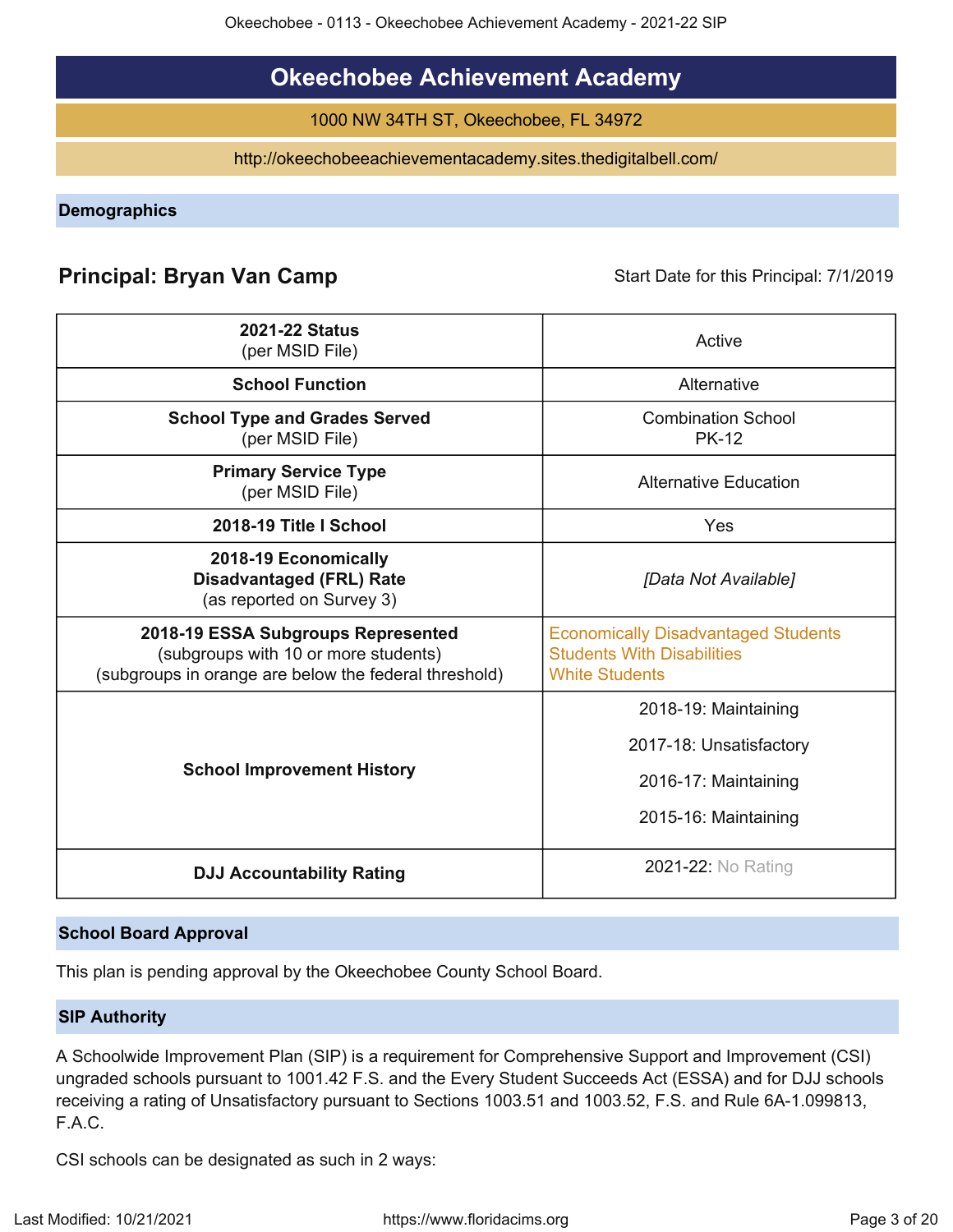- 1. Have a graduation of 67% or lower; or
- 2. Have an overall Federal Index below 41%.

DJJ Unsatisfactory Ratings are based on percentages by program type:

- Prevention and Intervention: 0%-50%
- Nonsecure Programs: 0%-59%
- Secure Programs: 0%-53%

SIP Plans for Ungraded CSI schools and DJJ schools receiving an Unsatisfactory rating must be approved by the district and reviewed by the state.

#### <span id="page-3-0"></span>**Purpose and Outline of the SIP**

The SIP is intended to be the primary artifact used by every school with stakeholders to review data, set goals, create an action plan and monitor progress. The Florida Department of Education encourages schools to use the SIP as a "living document" by continually updating, refining and using the plan to guide their work throughout the year. This printed version represents the SIP as of the "Date Modified" listed in the footer.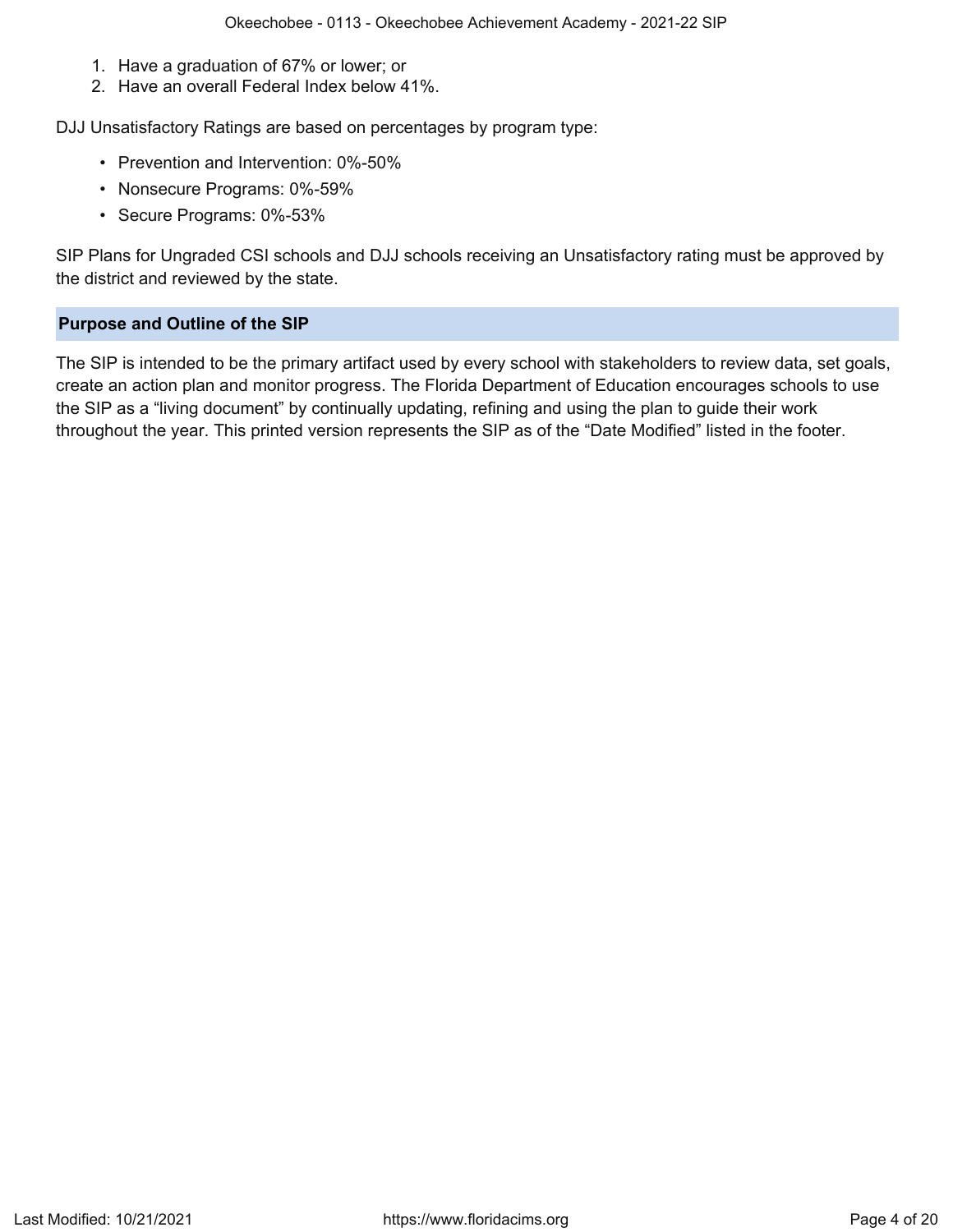### **Part I: School Information**

#### <span id="page-4-0"></span>**School Mission and Vision**

#### **Provide the school's mission statement.**

Okeechobee Achievement Academy is committed to providing our students a positive, stimulating, and safe learning environment that promotes the development of individual responsibility, acceptable social skills, and academic growth. Upon entering their next step in education, students will be able to make appropriate decisions and experience success in completing their education

#### **Provide the school's vision statement.**

Achieving begins with believing.

#### **Briefly discuss the population unique to your school and the specific supports provided to meet the mission and vision.**

OAA is comprised of multiple schools within a school. Currently, OAA operates the alternative school programs, graduation acceleration programs (GAP), credit recovery programs (reach), and night school program. Additionally, OAA provides all the foundational support for the district's virtual school, is home to a VPK program and ACE pre-k program, and houses the elementary IBP program. Therefore, our population is extremely diverse.

We support the educational needs of our students by utilizing the specialized curriculum of edmentum, a computer based courseware. Academic and behavioral supports are provided by our Behavioral specialist, Dean, Guidance counselor, and AP.

#### **School Leadership Team**

#### **Membership**

Identify the name, email address, position title, and job duties/responsibilities as it relates to SIP implementation for each member of the school leadership team.**:**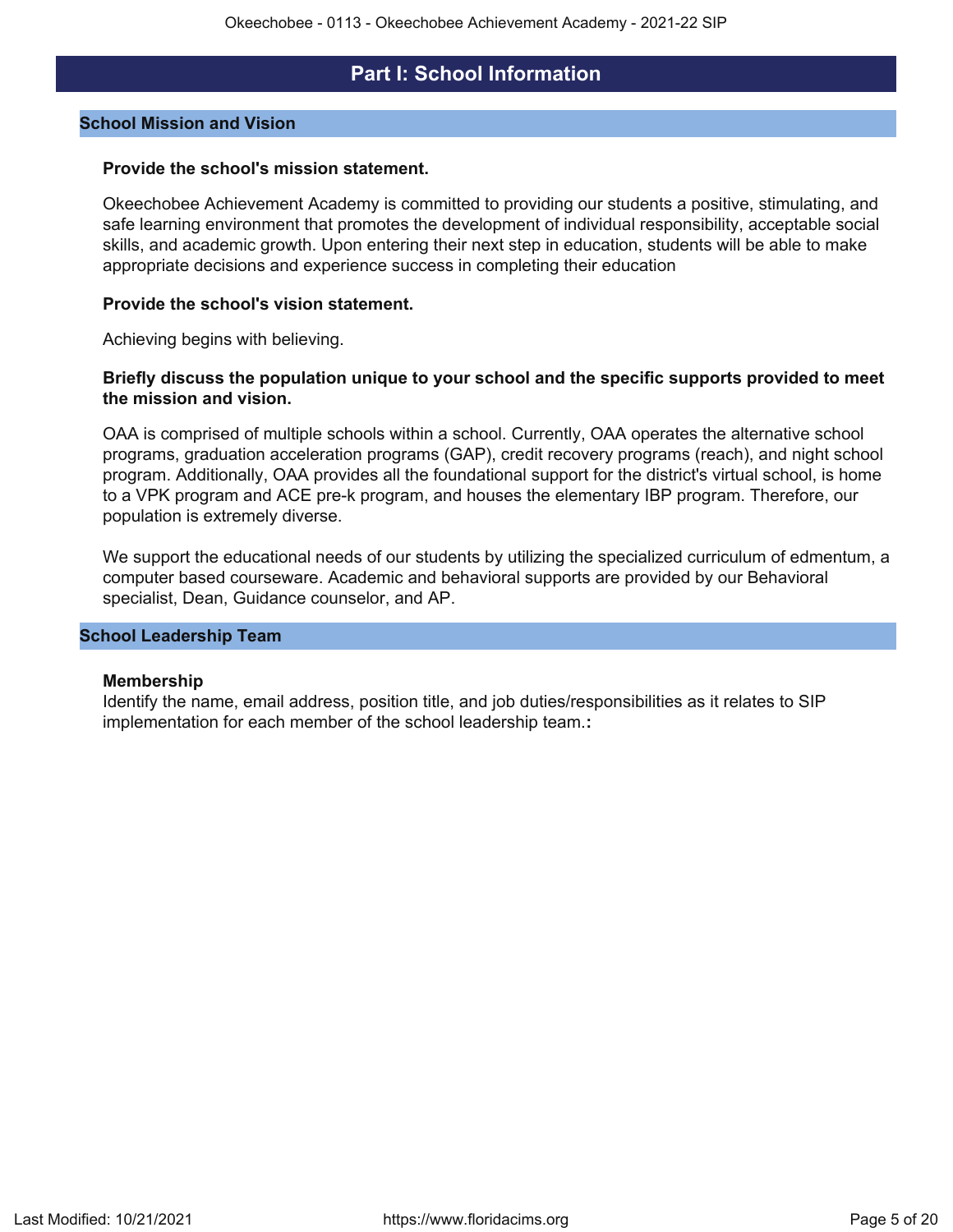| <b>Name</b>                  | <b>Title</b>           | <b>Job Duties and</b><br><b>Responsibilities</b> |                                                                                                                                                                                                                                                                                                                                                                                                                                                                                                                                                                                                                                                                                                                 |
|------------------------------|------------------------|--------------------------------------------------|-----------------------------------------------------------------------------------------------------------------------------------------------------------------------------------------------------------------------------------------------------------------------------------------------------------------------------------------------------------------------------------------------------------------------------------------------------------------------------------------------------------------------------------------------------------------------------------------------------------------------------------------------------------------------------------------------------------------|
| Van<br>Camp,<br><b>Bryan</b> | Principal              |                                                  | Providing a safe place for students to learn and staff to<br>work.<br>Ensuring that academic policies and curriculum are<br>followed.<br>Developing and tracking benchmarks for measuring<br>institutional success.<br>Helping teachers maximize their teaching potential.<br>Meeting and listening to concerns of students on a<br>regular basis.<br>Encouraging, guiding and assisting student leaders and<br>teachers.<br>Meeting with parents and administrators on a regular<br>basis for problem resolution.<br>Enforcing discipline when necessary.<br>Providing an atmosphere free of any bias in which<br>students can achieve their maximum potential.                                                |
| Ash,<br>Audie                | Assistant<br>Principal |                                                  | Providing a safe environment for students to learn and<br>staff to work.<br>Ensuring that academic policies and curriculum are<br>followed.<br>Developing and tracking benchmarks for measuring<br>institutional success.<br>Helping teachers maximize their teaching potential.<br>Meeting and listening to concerns of students on a<br>regular basis.<br>Encouraging, guiding and assisting student leaders and<br>teachers.<br>Meeting with parents and administrators on a regular<br>basis for problem resolution.<br>Enforcing discipline when necessary.<br>Providing an atmosphere free of any bias in which<br>students can achieve their maximum potential.<br>All duties assigned by the principal. |
| Whiteside,<br>Albert         | Dean                   |                                                  | Build positive relationships with students, staff, parents<br>and community<br>members.<br>Collaborate and communicate effectively with key<br>stakeholders through a<br>variety of methods.<br>Provide leadership of behavior management system and<br>supervision of students.<br>Facilitate the resolution of conflict.<br>Plan, organize and manage time and resources.<br>Issue appropriate discipline and communicate with<br>parents and guardians.<br>Active member of the safety team.                                                                                                                                                                                                                 |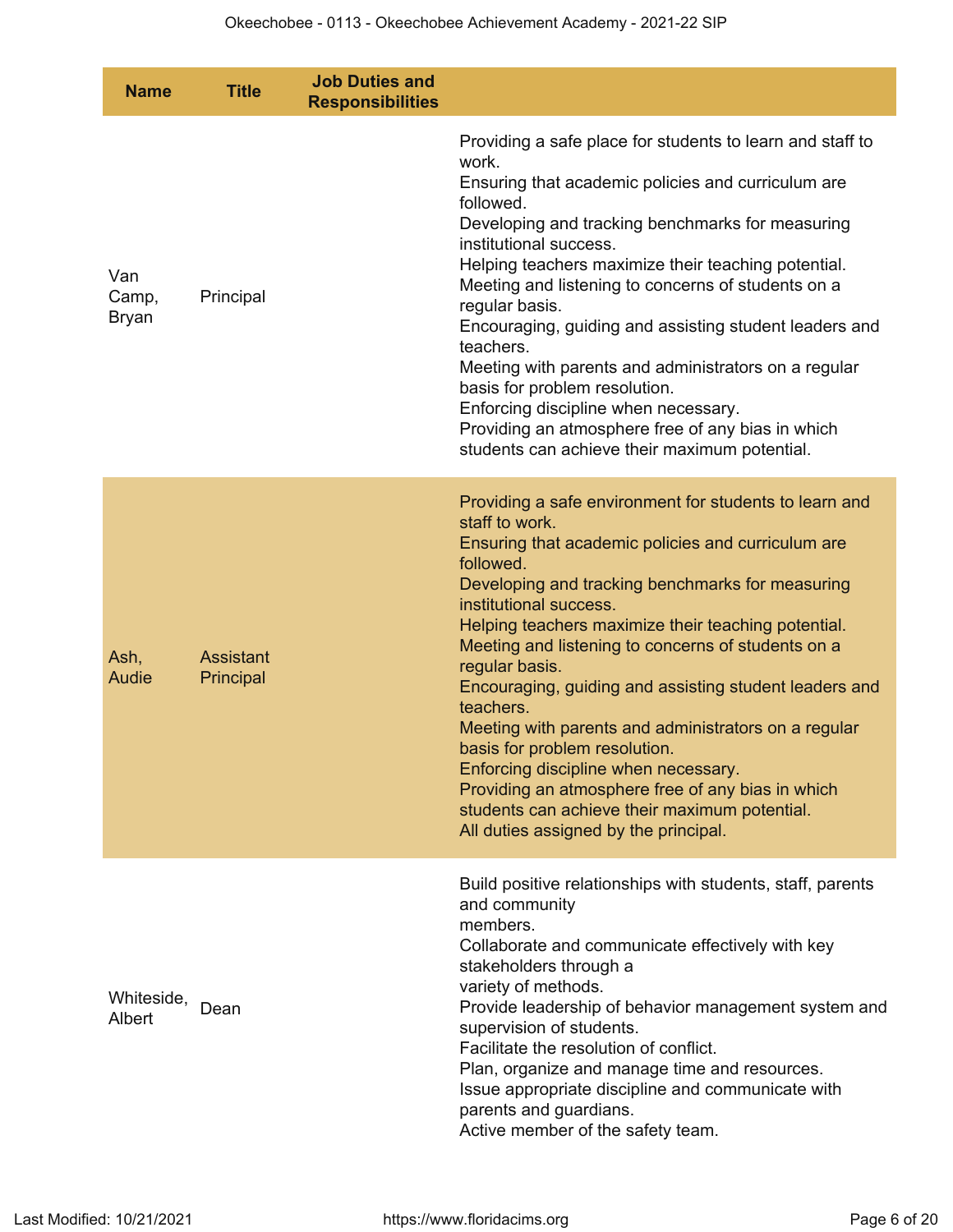| <b>Name</b>        | <b>Title</b>          | <b>Job Duties and</b><br><b>Responsibilities</b> |                                                                                                                                                                                                                                                                                                                                                                                                                                                                                                                                                                                                                                                                                                                                                                                                                                                                                                                                                                                                                                                                                                                                                                                                                                                                                                                                                                                                                                                                                                                                                                                                                                                                                                                                                                                                                                                                                                                                                                               |
|--------------------|-----------------------|--------------------------------------------------|-------------------------------------------------------------------------------------------------------------------------------------------------------------------------------------------------------------------------------------------------------------------------------------------------------------------------------------------------------------------------------------------------------------------------------------------------------------------------------------------------------------------------------------------------------------------------------------------------------------------------------------------------------------------------------------------------------------------------------------------------------------------------------------------------------------------------------------------------------------------------------------------------------------------------------------------------------------------------------------------------------------------------------------------------------------------------------------------------------------------------------------------------------------------------------------------------------------------------------------------------------------------------------------------------------------------------------------------------------------------------------------------------------------------------------------------------------------------------------------------------------------------------------------------------------------------------------------------------------------------------------------------------------------------------------------------------------------------------------------------------------------------------------------------------------------------------------------------------------------------------------------------------------------------------------------------------------------------------------|
| Presley,<br>Pamela | Guidance<br>Counselor |                                                  | Counsel students individually and/or in groups<br>2. Advise and provide information to parents/guardians<br>and teachers<br>3. Collect information for special reports from teachers,<br>students and records.<br>4. Assist students filling out application forms for school,<br>financial aid and jobs.<br>5. Write recommendations on behalf of students for<br>colleges, technical schools,<br>scholarships, special awards and military service.<br>6. Prepare student transcripts for schools, employers,<br>etc.<br>7. Send out applications, transcripts and<br>recommendations to schools and agencies.<br>8. Serve on individualized education program (IEP)<br>teams when deemed appropriate.<br>9. Compile class rank data for all students in grades nine<br>through twelve.<br>10. In September and January, review the records of all<br>seniors to check their progress in<br>meeting graduation requirements. He/she shall talk to<br>any students who may have<br>difficulty meeting graduation requirements and write<br>letters in conjunction with the<br>Senior High Principal, to parent(s)/guardian(s) regarding<br>any such problems.<br>11. Assist the Senior High Principal in coordinating and<br>administering the testing program at<br>the Junior/Senior High School.<br>12. Coordinate and set up visits of representatives from<br>colleges, technical schools, the<br>military services and private training facilities.<br>13. Call and write schools to set up visitation<br>appointments and testing for students.<br>14. Shall provide information on career areas and<br>schools and administer and interpret<br>interest tests.<br>15. Act as contact person for parents/guardians and<br>students regarding financial aid,<br>educational planning, and student grades and programs.<br>16. Discuss student programs and make<br>recommendations as to what can be done in<br>conjunction with teachers, parents and administration. |
|                    |                       |                                                  |                                                                                                                                                                                                                                                                                                                                                                                                                                                                                                                                                                                                                                                                                                                                                                                                                                                                                                                                                                                                                                                                                                                                                                                                                                                                                                                                                                                                                                                                                                                                                                                                                                                                                                                                                                                                                                                                                                                                                                               |

Sheppard, **Hope** 

**Is education provided through contract for educational services?**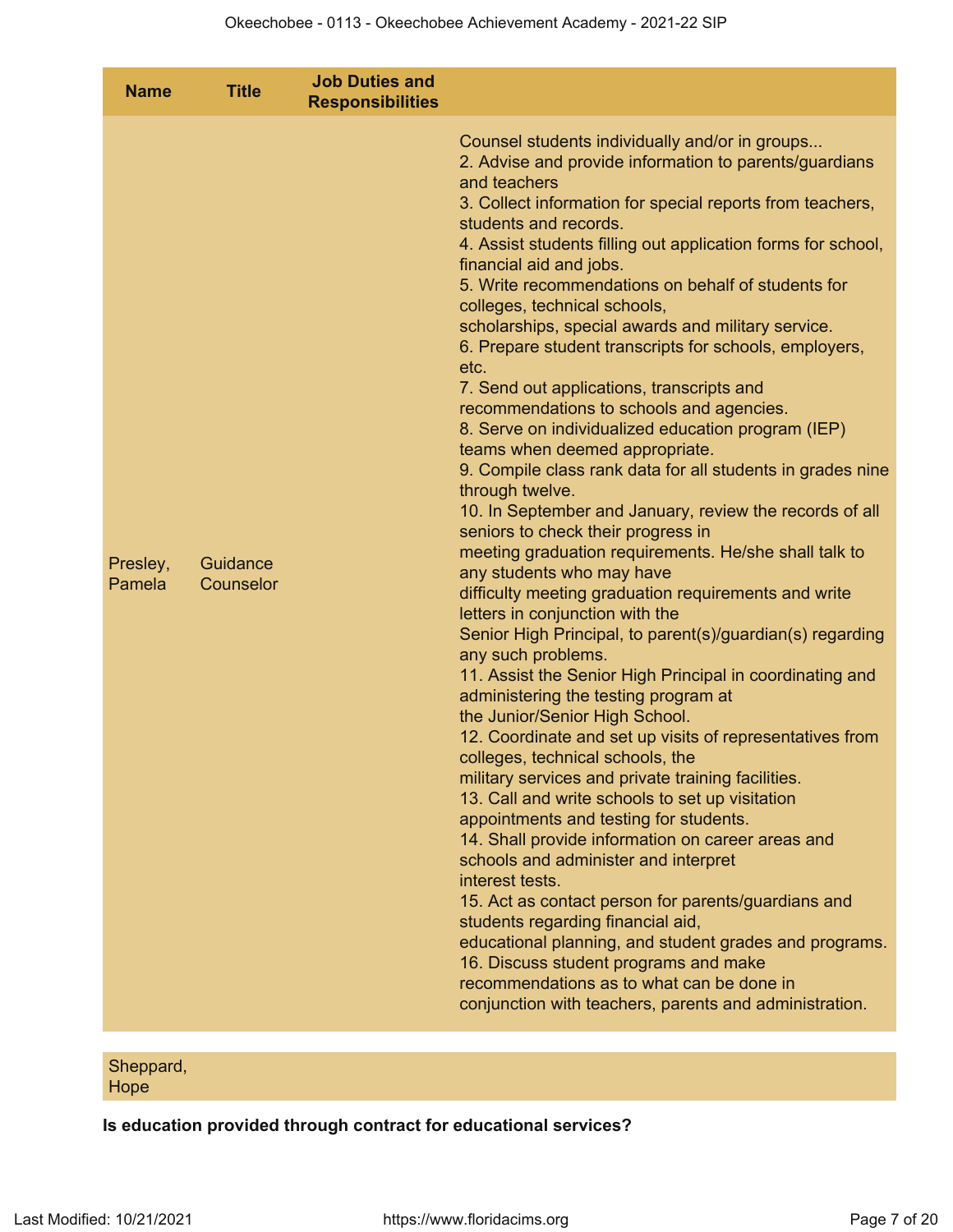No

#### **If yes, name of the contracted education provider.**

#### **Demographic Information**

#### **Principal start date**

Monday 7/1/2019, Bryan Van Camp

**Number of teachers with professional teaching certificates?**

13

**Number of teachers with temporary teaching certificates?** 4

**Total number of teacher positions allocated to the school.**

17

**Total number of students enrolled at the school.** 245

**Identify the number of instructional staff who left the school during the 2020-21 school year.** 2

**Identify the number of instructional staff who joined the school during the 2021-22 school year.** 2

**Demographic Data**

#### **Early Warning Systems**

#### **2021-22**

**The number of students by grade level that exhibit each early warning indicator listed:**

| <b>Indicator</b>                                             |          |                | <b>Grade Level</b> |     |  |             |  |             |                |                |                              |                |                |              |
|--------------------------------------------------------------|----------|----------------|--------------------|-----|--|-------------|--|-------------|----------------|----------------|------------------------------|----------------|----------------|--------------|
|                                                              |          |                |                    |     |  |             |  |             |                |                | K 1 2 3 4 5 6 7 8 9 10 11 12 |                |                | <b>Total</b> |
| Number of students enrolled                                  |          | $\overline{0}$ | 0 <sub>0</sub>     |     |  |             |  |             |                |                | 2 3 3 13 17 31 32 25 21      |                |                | 147          |
| Attendance below 90 percent                                  | $\Omega$ | $\Omega$       |                    |     |  |             |  |             |                |                | 0 0 2 3 3 6 5 10 11          | $10 \quad 8$   |                | 58           |
| One or more suspensions                                      | 0        |                |                    |     |  | 0 0 0 0 2 1 |  | $\mathbf 0$ | $\overline{0}$ | $3\quad 2$     |                              | -3             | $\overline{1}$ | 12           |
| Course failure in ELA                                        | $\Omega$ | $\Omega$       | $\Omega$           | - 0 |  |             |  | $0 0 0 3$   | $\overline{4}$ | $\overline{4}$ | $5^{\circ}$                  | $\overline{4}$ | $\mathbf{1}$   | 21           |
| Course failure in Math                                       | 0        | $\Omega$       | $\Omega$           |     |  |             |  | 00002       | $\overline{2}$ | $\overline{4}$ | 4                            | 1              | 1              | 14           |
| Level 1 on 2019 statewide FSA ELA assessment 0 0 0 0 2 3 3 5 |          |                |                    |     |  |             |  |             | 6              |                | 12 12 10 3                   |                |                | 56           |
| Level 1 on 2019 statewide FSA Math<br>assessment             | 0        |                |                    |     |  |             |  |             |                |                | 0 0 0 2 3 3 5 6 11 12 9      |                | 3              | 54           |
| Number of students with a substantial reading<br>deficiency  | 0        |                |                    |     |  |             |  |             |                |                | 0 0 0 2 3 3 5 6 12 12 10 3   |                |                | 56           |

**The number of students with two or more early warning indicators:**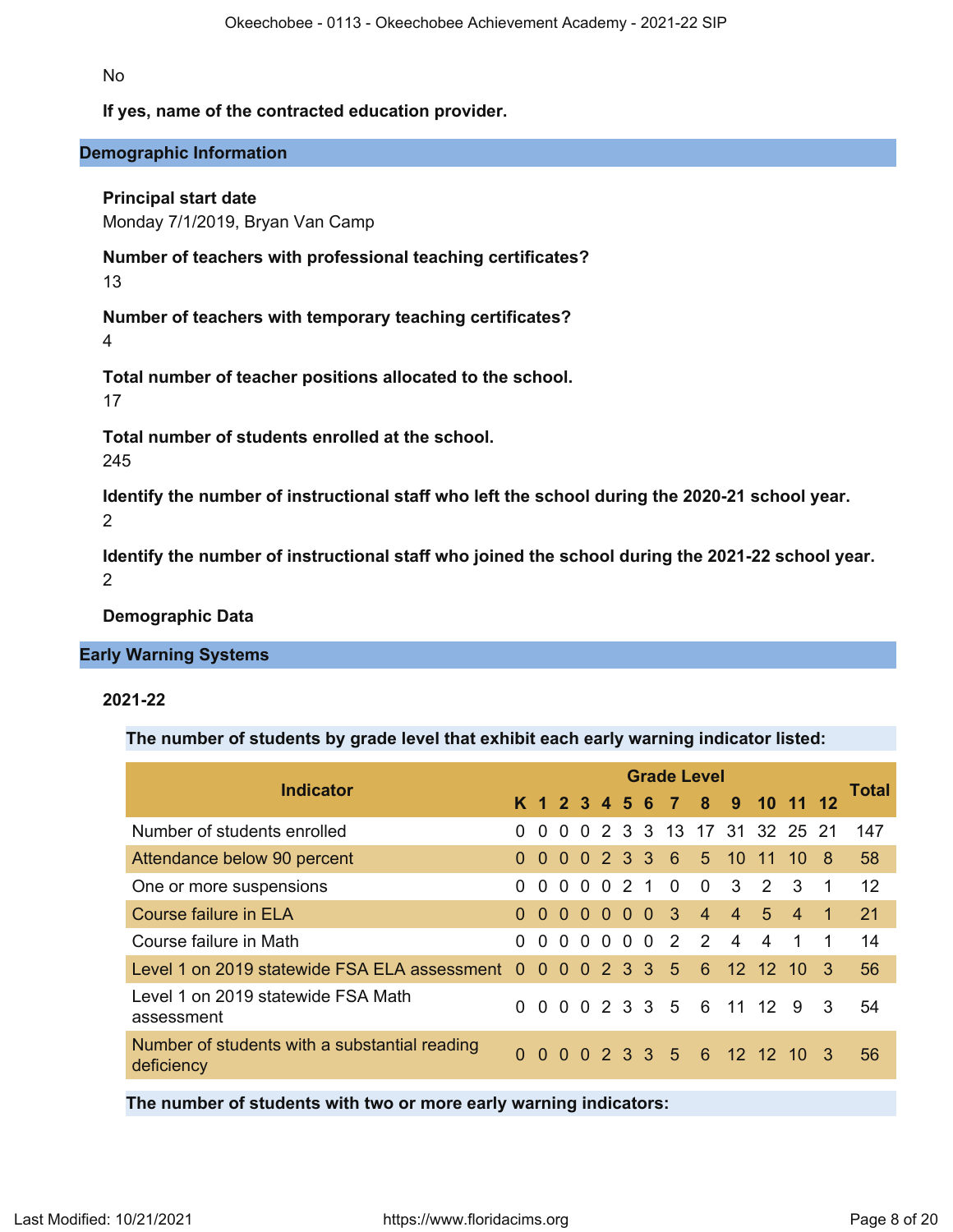| Indicator                            |  | <b>Grade Level</b> |  |  |  |  |  |  |  |  |  |                              |  |       |
|--------------------------------------|--|--------------------|--|--|--|--|--|--|--|--|--|------------------------------|--|-------|
|                                      |  |                    |  |  |  |  |  |  |  |  |  | K 1 2 3 4 5 6 7 8 9 10 11 12 |  | Total |
| Students with two or more indicators |  |                    |  |  |  |  |  |  |  |  |  | 0 0 0 0 2 3 3 5 6 9 9 5 1    |  | -43   |

### **The number of students identified as retainees:**

| <b>Indicator</b>                       |  | <b>Grade Level</b> |  |  |  |  |  |  |  |  |  |                              |  |       |
|----------------------------------------|--|--------------------|--|--|--|--|--|--|--|--|--|------------------------------|--|-------|
|                                        |  |                    |  |  |  |  |  |  |  |  |  | K 1 2 3 4 5 6 7 8 9 10 11 12 |  | Total |
| <b>Retained Students: Current Year</b> |  |                    |  |  |  |  |  |  |  |  |  | 0 0 0 0 0 0 0 0 0 0 0 0 0    |  |       |
| Students retained two or more times    |  |                    |  |  |  |  |  |  |  |  |  | 0 0 0 0 1 1 0 0 2 2 0 0 0    |  |       |

#### **Date this data was collected or last updated**

Tuesday 8/24/2021

#### **2020-21 - Updated**

#### **The number of students by grade level that exhibit each early warning indicator:**

|                                                                          | <b>Grade Level</b> |  |  |  |  |  |  |  |                               |  |  |                |                |       |
|--------------------------------------------------------------------------|--------------------|--|--|--|--|--|--|--|-------------------------------|--|--|----------------|----------------|-------|
| <b>Indicator</b>                                                         |                    |  |  |  |  |  |  |  | K 1 2 3 4 5 6 7 8 9 10 11 12  |  |  |                |                | Total |
| Number of students enrolled                                              | $\Omega$           |  |  |  |  |  |  |  | 0 0 0 2 3 3 13 17 31 32 25 21 |  |  |                |                | 147   |
| Attendance below 90 percent                                              |                    |  |  |  |  |  |  |  | 0 0 0 0 2 3 3 6 5 10 11 10 8  |  |  |                |                | 58    |
| One or more suspensions                                                  | $\Omega$           |  |  |  |  |  |  |  | 0 0 0 0 2 1 0 3 2 3           |  |  | $1\quad0$      |                | 12    |
| Course failure in ELA                                                    |                    |  |  |  |  |  |  |  | 0 0 0 0 0 0 0 3 4 4 5 4 1     |  |  |                |                | 21    |
| Course failure in Math                                                   |                    |  |  |  |  |  |  |  | 0 0 0 0 0 0 0 2 2 4 4         |  |  | $\overline{1}$ | $\overline{1}$ | 14    |
| Level 1 on 2019 statewide FSA ELA assessment 0 0 0 0 2 3 3 5 6 11 12 9 3 |                    |  |  |  |  |  |  |  |                               |  |  |                |                | 54    |
| Level 1 on 2019 statewide FSA Math<br>assessment                         | 0                  |  |  |  |  |  |  |  | 0 0 0 2 3 3 5 6 12 10 3       |  |  |                | - 0            | 44    |

### **The number of students with two or more early warning indicators:**

<span id="page-8-0"></span>

| Indicator                                       | <b>Grade Level</b> |          |          |              |              |          |                |  |          |                |                 |                              |     | Total |
|-------------------------------------------------|--------------------|----------|----------|--------------|--------------|----------|----------------|--|----------|----------------|-----------------|------------------------------|-----|-------|
|                                                 |                    |          |          |              |              |          |                |  |          |                |                 | K 1 2 3 4 5 6 7 8 9 10 11 12 |     |       |
| Students with two or more indicators            | $\Omega$           | $\Omega$ | - 0      |              |              |          |                |  |          |                | 0 2 3 3 5 6 9 9 | 5                            |     | 49    |
| The number of students identified as retainees: |                    |          |          |              |              |          |                |  |          |                |                 |                              |     |       |
|                                                 | <b>Grade Level</b> |          |          |              |              |          |                |  |          |                |                 |                              |     |       |
|                                                 |                    |          |          |              |              |          |                |  |          |                |                 |                              |     |       |
| <b>Indicator</b>                                |                    |          |          |              |              |          |                |  |          |                |                 | K 1 2 3 4 5 6 7 8 9 10 11 12 |     | Total |
| <b>Retained Students: Current Year</b>          | $\Omega$           | $\Omega$ | $\Omega$ | <sup>n</sup> | <sup>n</sup> | $\Omega$ | 0 <sub>0</sub> |  | $\Omega$ | $\overline{0}$ | $\Omega$        | $\Omega$                     | - 0 |       |

### **Part II: Needs Assessment/Analysis**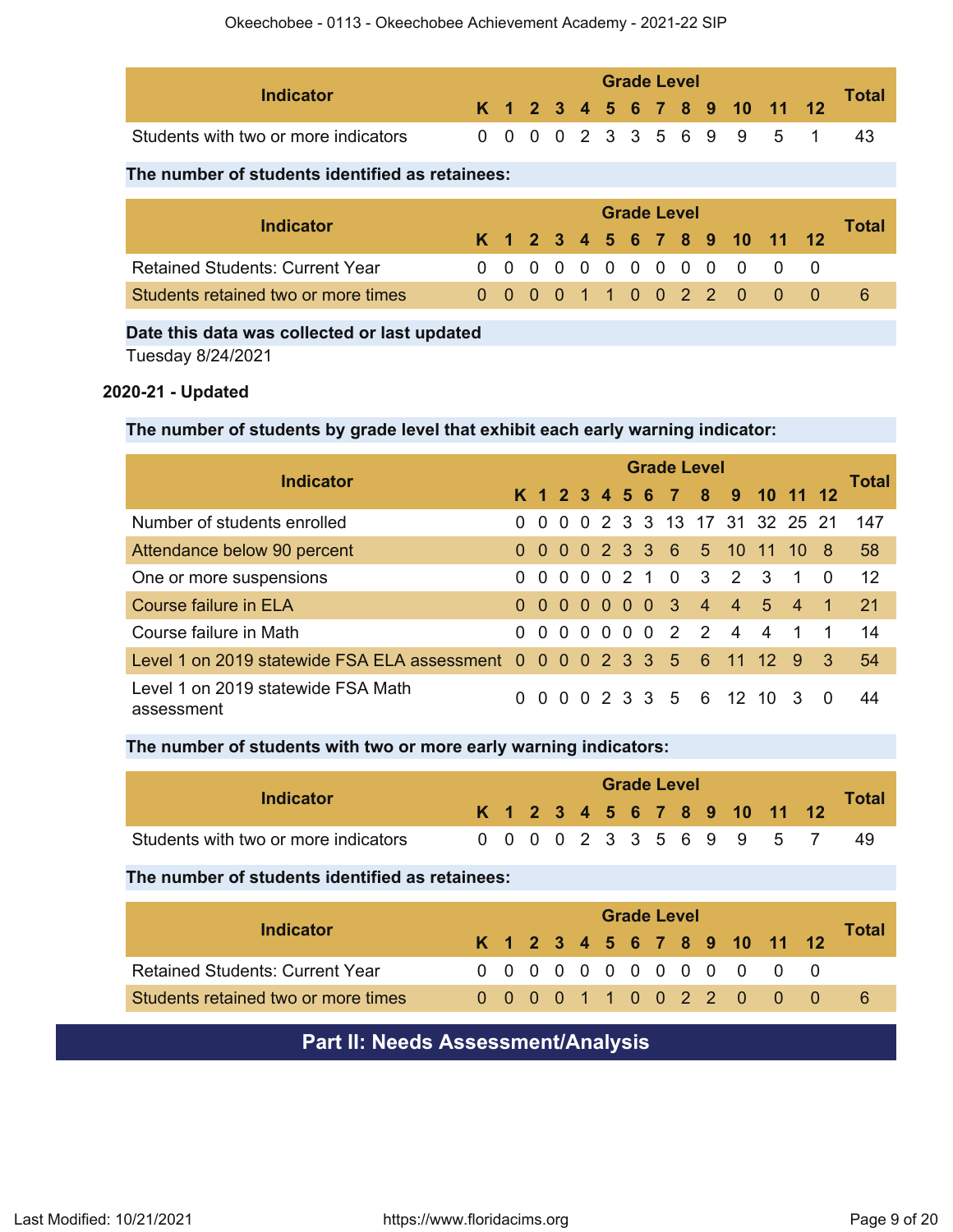#### **School Data Review**

Please note that the district and state averages shown here represent the averages for similar school types (elementary, middle, high school, or combination schools).

#### **Grade Level Data Review - State Assessments**

**NOTE: This data is raw data and includes ALL students who tested at the school. This is not school grade data.**

|                          |      |               | <b>ELA</b>      |                                          |              |                                              |
|--------------------------|------|---------------|-----------------|------------------------------------------|--------------|----------------------------------------------|
| <b>Grade</b>             | Year | <b>School</b> | <b>District</b> | School-<br><b>District</b><br>Comparison | <b>State</b> | School-<br><b>State</b><br><b>Comparison</b> |
| 03                       | 2021 |               |                 |                                          |              |                                              |
|                          | 2019 | 0%            | 59%             | $-59%$                                   | 58%          | $-58%$                                       |
| <b>Cohort Comparison</b> |      |               |                 |                                          |              |                                              |
| 04                       | 2021 |               |                 |                                          |              |                                              |
|                          | 2019 | 0%            | 46%             | $-46%$                                   | 58%          | $-58%$                                       |
| <b>Cohort Comparison</b> |      | 0%            |                 |                                          |              |                                              |
| 05                       | 2021 |               |                 |                                          |              |                                              |
|                          | 2019 | 0%            | 50%             | $-50%$                                   | 56%          | $-56%$                                       |
| <b>Cohort Comparison</b> |      | 0%            |                 |                                          |              |                                              |
| 06                       | 2021 |               |                 |                                          |              |                                              |
|                          | 2019 | 0%            | 47%             | $-47%$                                   | 54%          | $-54%$                                       |
| <b>Cohort Comparison</b> |      | 0%            |                 |                                          |              |                                              |
| 07                       | 2021 |               |                 |                                          |              |                                              |
|                          | 2019 | 9%            | 38%             | $-29%$                                   | 52%          | $-43%$                                       |
| <b>Cohort Comparison</b> |      | 0%            |                 |                                          |              |                                              |
| 08                       | 2021 |               |                 |                                          |              |                                              |
|                          | 2019 | 26%           | 37%             | $-11%$                                   | 56%          | $-30%$                                       |
| <b>Cohort Comparison</b> |      | $-9%$         |                 |                                          |              |                                              |
| 09                       | 2021 |               |                 |                                          |              |                                              |
|                          | 2019 | 6%            | 40%             | $-34%$                                   | 55%          | $-49%$                                       |
| <b>Cohort Comparison</b> |      | $-26%$        |                 |                                          |              |                                              |
| 10                       | 2021 |               |                 |                                          |              |                                              |
|                          | 2019 | 40%           | 46%             | $-6%$                                    | 53%          | $-13%$                                       |
| <b>Cohort Comparison</b> |      | $-6%$         |                 |                                          |              |                                              |

|                          |      |               | <b>MATH</b>     |                                          |              |                                              |
|--------------------------|------|---------------|-----------------|------------------------------------------|--------------|----------------------------------------------|
| Grade                    | Year | <b>School</b> | <b>District</b> | School-<br><b>District</b><br>Comparison | <b>State</b> | School-<br><b>State</b><br><b>Comparison</b> |
| 03                       | 2021 |               |                 |                                          |              |                                              |
|                          | 2019 | $0\%$         | 66%             | $-66%$                                   | 62%          | $-62%$                                       |
| <b>Cohort Comparison</b> |      |               |                 |                                          |              |                                              |
| 04                       | 2021 |               |                 |                                          |              |                                              |
|                          | 2019 | $0\%$         | 60%             | $-60%$                                   | 64%          | $-64%$                                       |
| <b>Cohort Comparison</b> |      | $0\%$         |                 |                                          |              |                                              |
| 05                       | 2021 |               |                 |                                          |              |                                              |
|                          | 2019 | $0\%$         | 56%             | $-56%$                                   | 60%          | $-60%$                                       |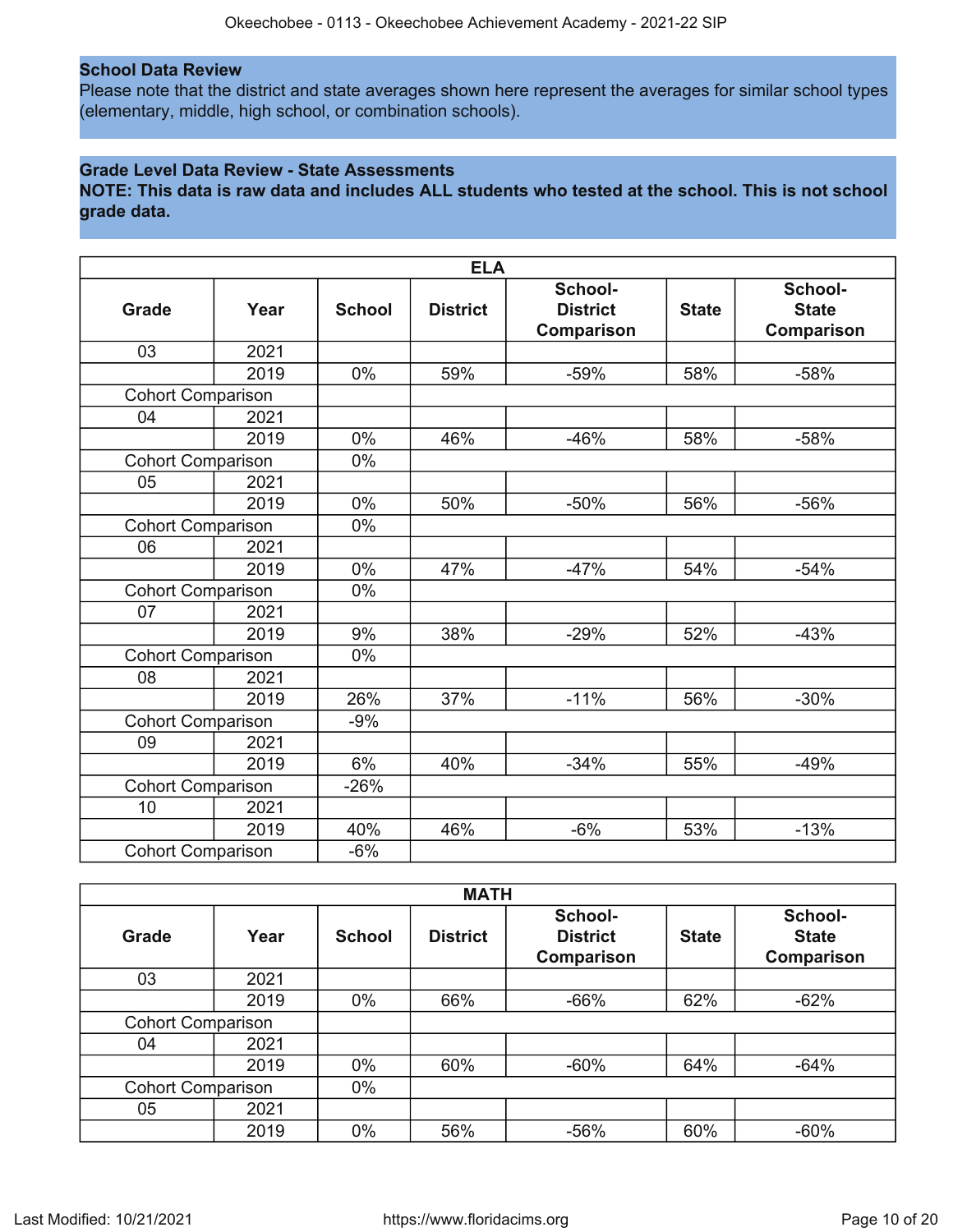|                          |      |               | <b>MATH</b>     |                                                 |              |                                              |
|--------------------------|------|---------------|-----------------|-------------------------------------------------|--------------|----------------------------------------------|
| <b>Grade</b>             | Year | <b>School</b> | <b>District</b> | School-<br><b>District</b><br><b>Comparison</b> | <b>State</b> | School-<br><b>State</b><br><b>Comparison</b> |
| <b>Cohort Comparison</b> |      | $0\%$         |                 |                                                 |              |                                              |
| 06                       | 2021 |               |                 |                                                 |              |                                              |
|                          | 2019 | $0\%$         | 54%             | $-54%$                                          | 55%          | $-55%$                                       |
| <b>Cohort Comparison</b> |      | $0\%$         |                 |                                                 |              |                                              |
| 07                       | 2021 |               |                 |                                                 |              |                                              |
|                          | 2019 | 27%           | 55%             | $-28%$                                          | 54%          | $-27%$                                       |
| <b>Cohort Comparison</b> |      | $0\%$         |                 |                                                 |              |                                              |
| 08                       | 2021 |               |                 |                                                 |              |                                              |
|                          | 2019 | 5%            | 51%             | $-46%$                                          | 46%          | $-41%$                                       |
| <b>Cohort Comparison</b> |      | $-27%$        |                 |                                                 |              |                                              |

|                          |                          |               | <b>SCIENCE</b>  |                                          |              |                                       |
|--------------------------|--------------------------|---------------|-----------------|------------------------------------------|--------------|---------------------------------------|
| Grade                    | Year                     | <b>School</b> | <b>District</b> | School-<br><b>District</b><br>Comparison | <b>State</b> | School-<br><b>State</b><br>Comparison |
| 05                       | 2021                     |               |                 |                                          |              |                                       |
|                          | 2019                     | $0\%$         | 44%             | $-44%$                                   | 53%          | $-53%$                                |
|                          | <b>Cohort Comparison</b> |               |                 |                                          |              |                                       |
| 08                       | 2021                     |               |                 |                                          |              |                                       |
|                          | 2019                     | 23%           | 41%             | $-18%$                                   | 48%          | $-25%$                                |
| <b>Cohort Comparison</b> |                          | $0\%$         |                 |                                          |              |                                       |

|      | <b>BIOLOGY EOC</b> |                 |                                                  |              |                                               |
|------|--------------------|-----------------|--------------------------------------------------|--------------|-----------------------------------------------|
| Year | <b>School</b>      | <b>District</b> | <b>School</b><br><b>Minus</b><br><b>District</b> | <b>State</b> | <b>School</b><br><b>Minus</b><br><b>State</b> |
| 2021 |                    |                 |                                                  |              |                                               |
| 2019 | 0%                 | 64%             | $-64%$                                           | 67%          | $-67%$                                        |
|      |                    |                 | <b>CIVICS EOC</b>                                |              |                                               |
| Year | <b>School</b>      | <b>District</b> | <b>School</b><br><b>Minus</b><br><b>District</b> | <b>State</b> | <b>School</b><br><b>Minus</b><br><b>State</b> |
| 2021 |                    |                 |                                                  |              |                                               |
| 2019 | 27%                | 59%             | $-32%$                                           | 71%          | $-44%$                                        |
|      |                    |                 | <b>HISTORY EOC</b>                               |              |                                               |
| Year | <b>School</b>      | <b>District</b> | <b>School</b><br><b>Minus</b><br><b>District</b> | <b>State</b> | <b>School</b><br><b>Minus</b><br><b>State</b> |
| 2021 |                    |                 |                                                  |              |                                               |
| 2019 | 0%                 | 57%             | $-57%$                                           | 70%          | $-70%$                                        |
|      | <b>ALGEBRA EOC</b> |                 |                                                  |              |                                               |
| Year | <b>School</b>      | <b>District</b> | <b>School</b><br><b>Minus</b><br><b>District</b> | <b>State</b> | <b>School</b><br><b>Minus</b><br><b>State</b> |
| 2021 |                    |                 |                                                  |              |                                               |
| 2019 | 13%                | 52%             | $-39%$                                           | 61%          | $-48%$                                        |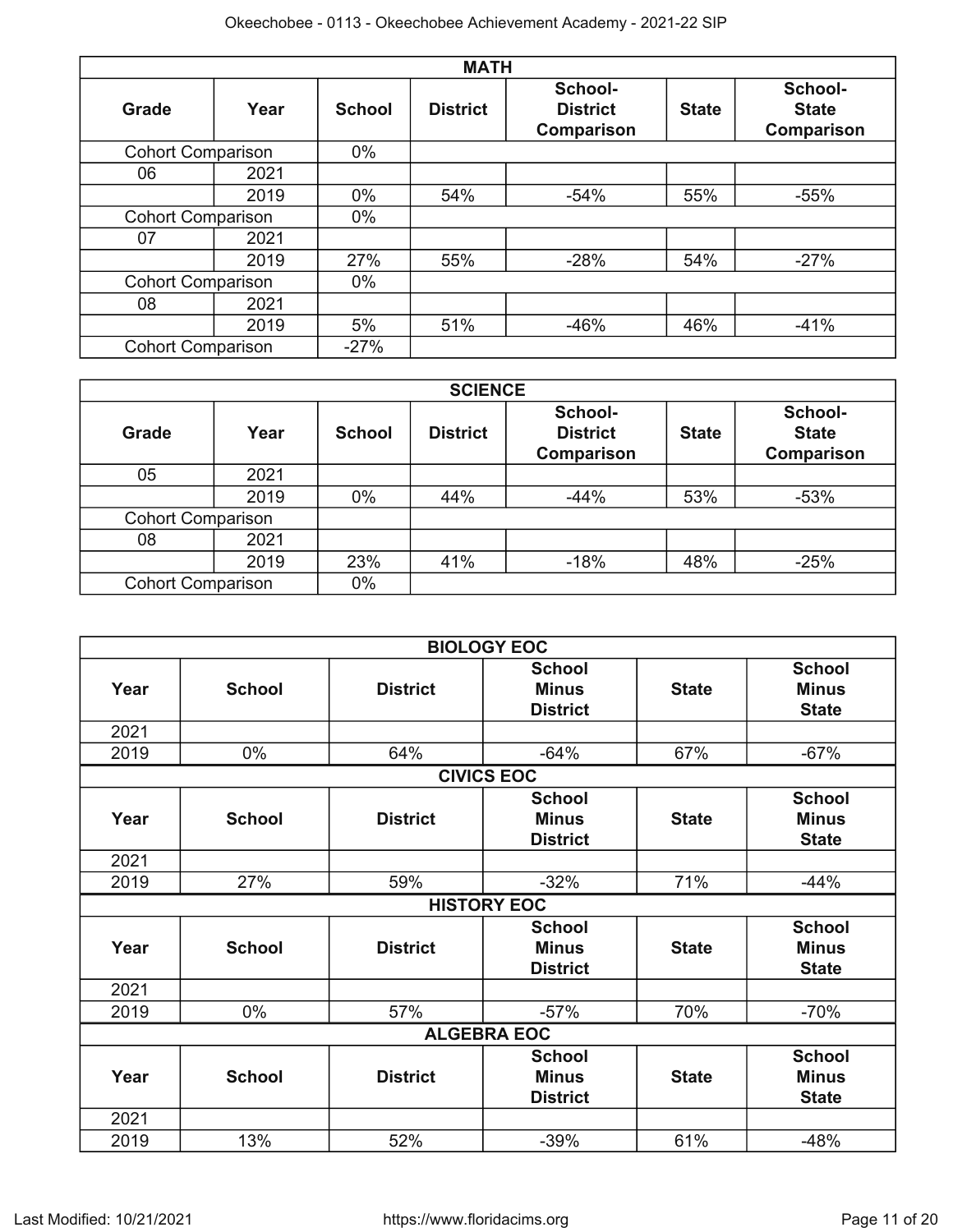| <b>GEOMETRY EOC</b> |               |                 |                                                  |              |                                               |
|---------------------|---------------|-----------------|--------------------------------------------------|--------------|-----------------------------------------------|
| Year                | <b>School</b> | <b>District</b> | <b>School</b><br><b>Minus</b><br><b>District</b> | <b>State</b> | <b>School</b><br><b>Minus</b><br><b>State</b> |
| 2021                |               |                 |                                                  |              |                                               |
| 2019                | 0%            | 47%             | $-47%$                                           | 57%          | $-57%$                                        |

### **Subgroup Data Review**

| <b>SCHOOL GRADE COMPONENTS BY SUBGROUPS</b><br>2021 |                    |                  |                          |                                                  |                   |                           |                    |                   |                     |                         |                                          |
|-----------------------------------------------------|--------------------|------------------|--------------------------|--------------------------------------------------|-------------------|---------------------------|--------------------|-------------------|---------------------|-------------------------|------------------------------------------|
| <b>Subgroups</b>                                    | <b>ELA</b><br>Ach. | <b>ELA</b><br>LG | <b>ELA</b><br>LG<br>L25% | <b>Math</b><br>Ach.                              | <b>Math</b><br>LG | <b>Math</b><br>LG<br>L25% | <b>Sci</b><br>Ach. | SS<br>Ach.        | <b>MS</b><br>Accel. | Grad<br>Rate<br>2019-20 | C & C<br><b>Accel</b><br>2019-20         |
| <b>SWD</b>                                          | $\overline{7}$     | 27               |                          | 6                                                |                   |                           |                    |                   |                     |                         |                                          |
| <b>WHT</b>                                          | 30                 |                  |                          | 7                                                | 8                 |                           |                    |                   |                     |                         |                                          |
| <b>FRL</b>                                          | 17                 | 20               |                          |                                                  |                   |                           |                    |                   |                     |                         |                                          |
|                                                     |                    |                  |                          | <b>2019 SCHOOL GRADE COMPONENTS BY SUBGROUPS</b> |                   |                           |                    |                   |                     |                         |                                          |
| <b>Subgroups</b>                                    | <b>ELA</b><br>Ach. | <b>ELA</b><br>LG | <b>ELA</b><br>LG<br>L25% | <b>Math</b><br>Ach.                              | <b>Math</b><br>LG | <b>Math</b><br>LG<br>L25% | Sci<br>Ach.        | SS<br>Ach.        | <b>MS</b><br>Accel. | Grad<br>Rate            | C & C<br><b>Accel</b><br>2017-18 2017-18 |
| 2018 SCHOOL GRADE COMPONENTS BY SUBGROUPS           |                    |                  |                          |                                                  |                   |                           |                    |                   |                     |                         |                                          |
| <b>Subgroups</b>                                    | <b>ELA</b><br>Ach. | <b>ELA</b><br>LG | <b>ELA</b><br>LG<br>L25% | <b>Math</b><br>Ach.                              | <b>Math</b><br>LG | <b>Math</b><br>LG<br>L25% | <b>Sci</b><br>Ach. | <b>SS</b><br>Ach. | <b>MS</b><br>Accel. | Grad<br>Rate<br>2016-17 | C&C<br><b>Accel</b><br>2016-17           |

### **ESSA Data Review**

This data has been updated for the 2021-22 school year as of 10/19/2021.

| <b>ESSA Federal Index</b>                                                       |                    |
|---------------------------------------------------------------------------------|--------------------|
| ESSA Category (TS&I or CS&I)                                                    | [not<br>available] |
| <b>OVERALL Federal Index - All Students</b>                                     | 13                 |
| <b>OVERALL Federal Index Below 41% All Students</b>                             | <b>YES</b>         |
| <b>Total Number of Subgroups Missing the Target</b>                             | 3                  |
| Progress of English Language Learners in Achieving English Language Proficiency |                    |
| <b>Total Points Earned for the Federal Index</b>                                | 78                 |
| Total Components for the Federal Index                                          | 6                  |
| <b>Percent Tested</b>                                                           | 49%                |
| <b>Subgroup Data</b>                                                            |                    |
| <b>Students With Disabilities</b>                                               |                    |
| Federal Index - Students With Disabilities                                      | 10                 |
| Students With Disabilities Subgroup Below 41% in the Current Year?              | <b>YES</b>         |
| Number of Consecutive Years Students With Disabilities Subgroup Below 32%       | $\overline{2}$     |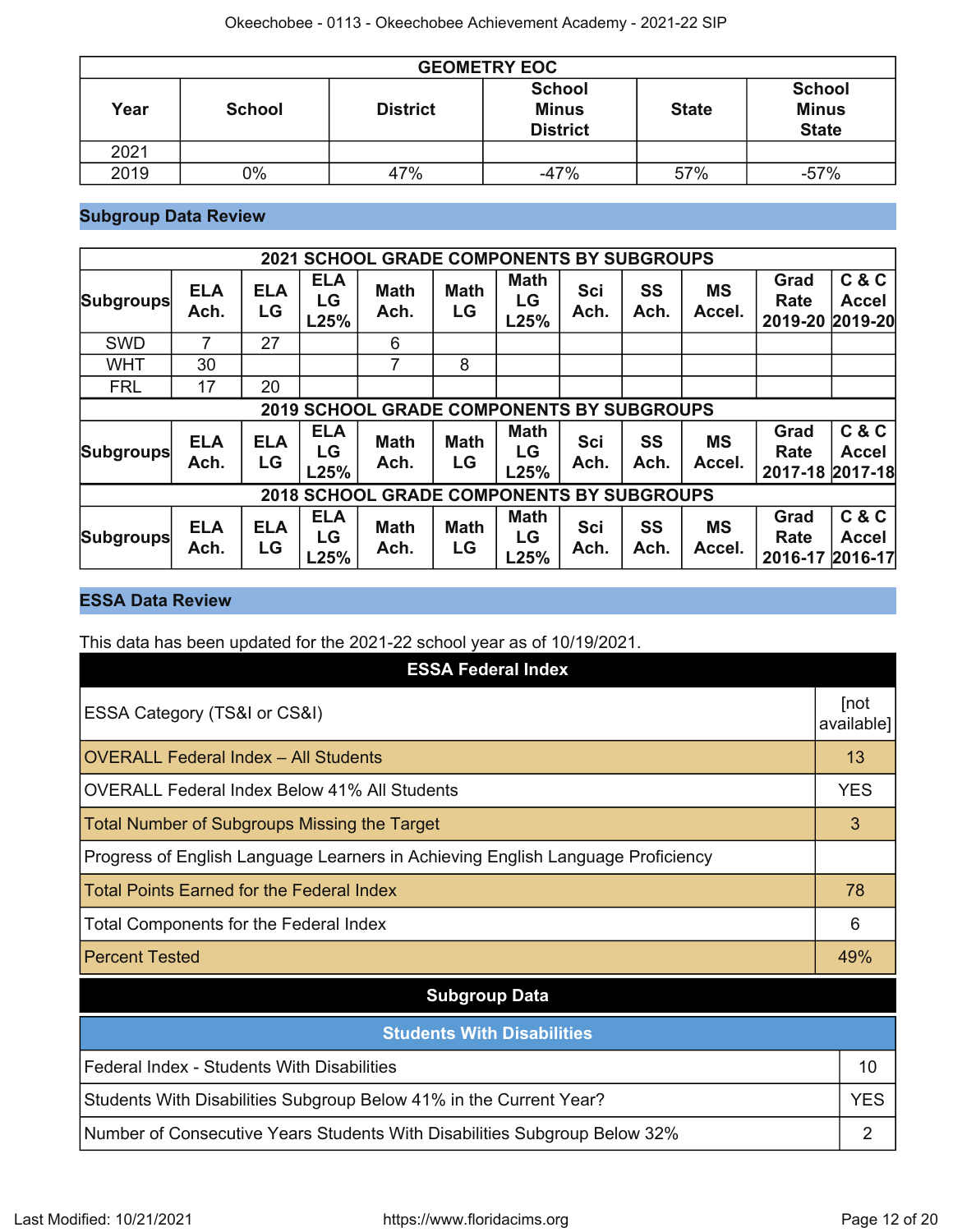Okeechobee - 0113 - Okeechobee Achievement Academy - 2021-22 SIP

| <b>English Language Learners</b>                                               |            |
|--------------------------------------------------------------------------------|------------|
| Federal Index - English Language Learners                                      |            |
| English Language Learners Subgroup Below 41% in the Current Year?              | N/A        |
| Number of Consecutive Years English Language Learners Subgroup Below 32%       | 0          |
| <b>Asian Students</b>                                                          |            |
| Federal Index - Asian Students                                                 |            |
| Asian Students Subgroup Below 41% in the Current Year?                         | N/A        |
| Number of Consecutive Years Asian Students Subgroup Below 32%                  | 0          |
| <b>Black/African American Students</b>                                         |            |
| Federal Index - Black/African American Students                                |            |
| Black/African American Students Subgroup Below 41% in the Current Year?        | N/A        |
| Number of Consecutive Years Black/African American Students Subgroup Below 32% | 0          |
| <b>Hispanic Students</b>                                                       |            |
| Federal Index - Hispanic Students                                              |            |
| Hispanic Students Subgroup Below 41% in the Current Year?                      | N/A        |
| Number of Consecutive Years Hispanic Students Subgroup Below 32%               | 1          |
| <b>Multiracial Students</b>                                                    |            |
| <b>Federal Index - Multiracial Students</b>                                    |            |
| Multiracial Students Subgroup Below 41% in the Current Year?                   | N/A        |
| Number of Consecutive Years Multiracial Students Subgroup Below 32%            | 0          |
| <b>Native American Students</b>                                                |            |
| Federal Index - Native American Students                                       |            |
| Native American Students Subgroup Below 41% in the Current Year?               | N/A        |
| Number of Consecutive Years Native American Students Subgroup Below 32%        | 0          |
| <b>Pacific Islander Students</b>                                               |            |
| Federal Index - Pacific Islander Students                                      |            |
| Pacific Islander Students Subgroup Below 41% in the Current Year?              | N/A        |
| Number of Consecutive Years Pacific Islander Students Subgroup Below 32%       | 0          |
| <b>White Students</b>                                                          |            |
| <b>Federal Index - White Students</b>                                          | 15         |
| White Students Subgroup Below 41% in the Current Year?                         | <b>YES</b> |
|                                                                                |            |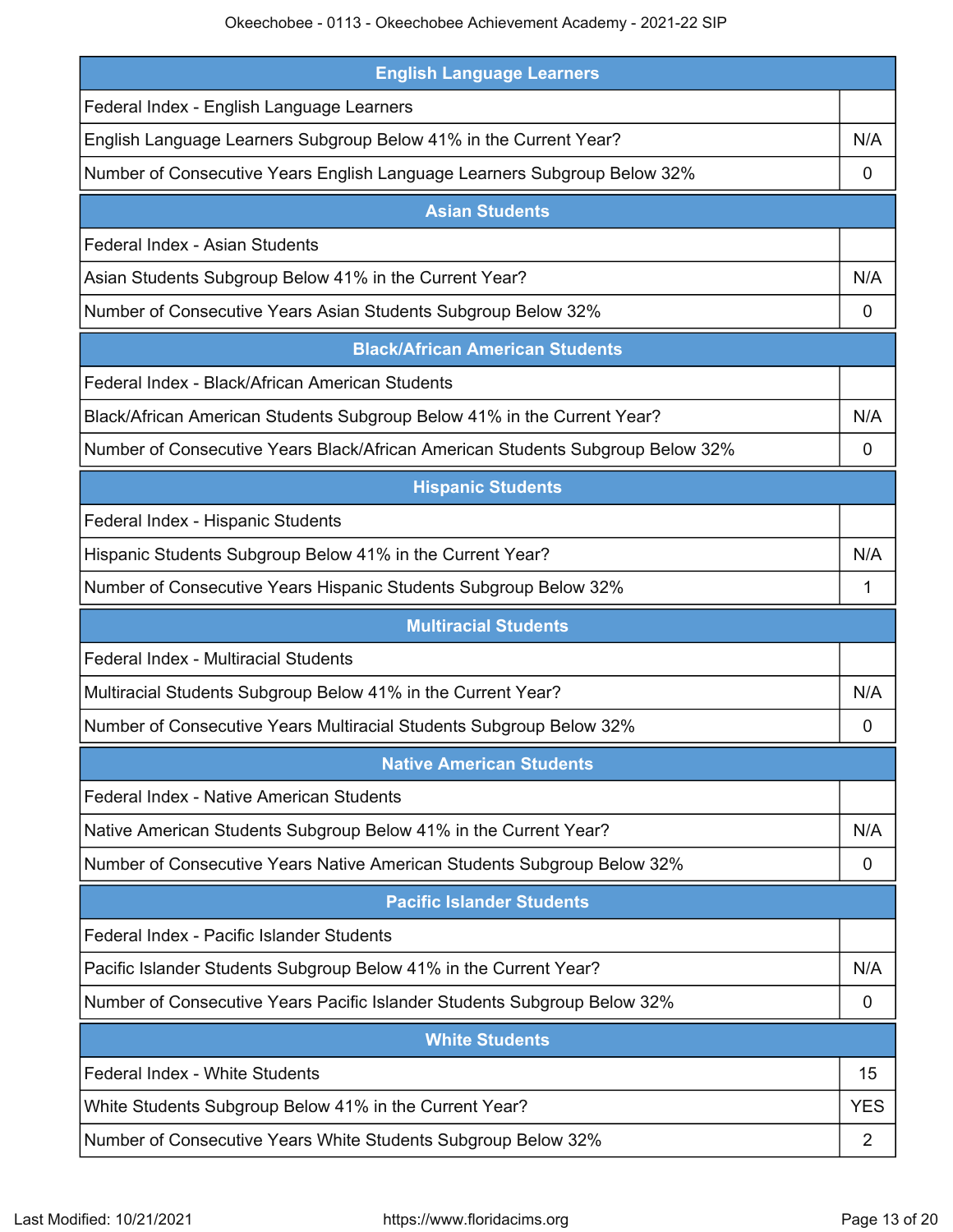| <b>Economically Disadvantaged Students</b>                                         |     |  |
|------------------------------------------------------------------------------------|-----|--|
| Federal Index - Economically Disadvantaged Students                                |     |  |
| Economically Disadvantaged Students Subgroup Below 41% in the Current Year?        | YES |  |
| Number of Consecutive Years Economically Disadvantaged Students Subgroup Below 32% |     |  |

#### **Analysis**

#### **Data Analysis**

Answer the following analysis questions using the progress monitoring data and state assessment data, if applicable.

#### **Reflect on the Areas of Focus from the previous school year. What progress monitoring was in place for low performing ESSA subgroups related to the Areas of Focus?**

Our previous focus was Math. We used the NWEA assessment to track our student performance and learning path. We also attempted to use small group instruction to remediate student deficits. This was difficult to accomplish while also social distancing.

#### **Based on ESSA subgroup progress monitoring, which data component showed the most improvement? What new actions did your school take in this area?**

Science showed the most improvement. 100% of our students were level 1 or 2 in science. However, 40% demonstrated a learning gain.

#### **What area is in the greatest need of improvement? What specific component of this area is most problematic? What is your basis (data, progress monitoring) for this conclusion?**

- 1. Improving scores in math, science, and ELA
- 2. Increase student engagement and time on task in the classroom.
- 3. Differentiation through small group instruction
- 4. Prescriptive gap closure and remediation with NWEA/exact path

#### **What trends emerge across grade levels, subgroups and core content areas?**

All grade levels with the exception of our acceleration programs have low level of student engagement. Additionally, the majority of our students demonstrate more than one of the early warning indicators.

#### **What strategies need to be implemented in order to accelerate learning?**

There is a need to incorporate more small group instruction prescribed by data chats.

#### **Based on the contributing factors and strategies identified to accelerate learning, describe the professional development opportunities that will be provided at the school to support teachers and leaders.**

Teacher will be trained on how to have meaningful data chats and progress monitor.

### **Part III: Planning for Improvement**

<span id="page-13-0"></span>**Areas of Focus:**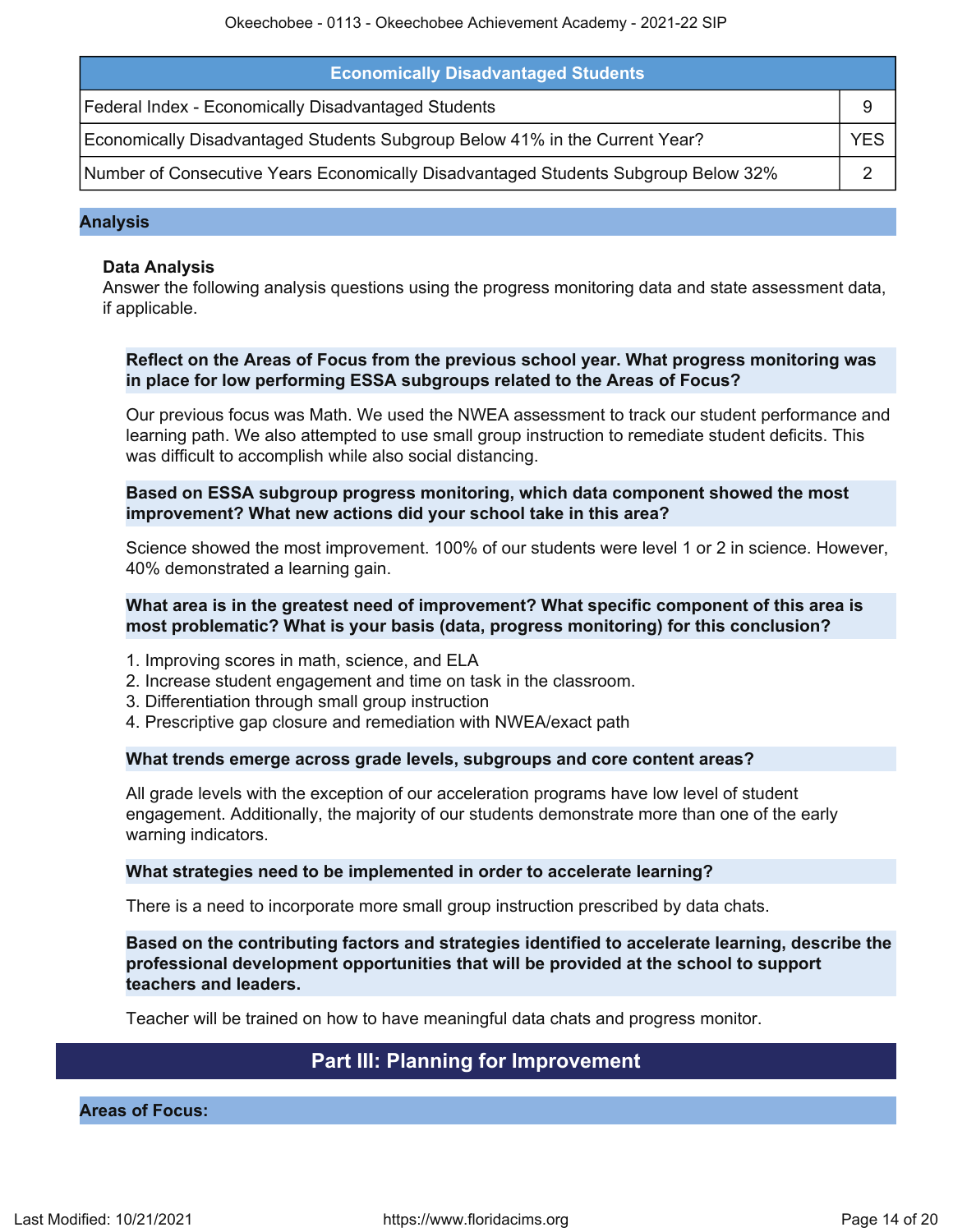#### **#1. ESSA Subgroup specifically relating to Students with Disabilities**

| #1. ESSA Subgroup specifically relating to Students with Disabilities                                                                                                                             |                                                                                                                                                                                      |
|---------------------------------------------------------------------------------------------------------------------------------------------------------------------------------------------------|--------------------------------------------------------------------------------------------------------------------------------------------------------------------------------------|
| <b>Area of Focus Description and Rationale:</b><br>Include a rationale that explains how it was identified as a<br>critical need from the data reviewed.                                          | Students performing below standard per<br><b>ESSA Federal Index.</b>                                                                                                                 |
| <b>Measureable Outcome:</b><br>State the specific measurable outcome the school plans to<br>achieve. This should be a data based, objective outcome.                                              | Improve performance of subgroup to meet<br>or exceed federal standards                                                                                                               |
| <b>Monitoring:</b><br>Describe how this Area of Focus will be monitored for the<br>desired outcome.                                                                                               | 1. NWEA<br>2. Branching Minds<br>3. FSA scores                                                                                                                                       |
| Person responsible for monitoring outcome:                                                                                                                                                        | Bryan Van Camp<br>(vancampb@okee.k12.fl.us)                                                                                                                                          |
| <b>Evidence-based Strategy:</b><br>Describe the evidence-based strategy being implemented for<br>this Area of Focus.                                                                              | Standards based small group instruction.                                                                                                                                             |
| <b>Rationale for Evidence-based Strategy:</b><br>Explain the rationale for selecting this specific strategy.<br>Describe the resources/criteria used for selecting this<br>strategy.              | Because our classrooms have a mix of<br>grade levels and student achievement<br>levels, small group standards based<br>instruction is necessary to meet individual<br>student needs. |
| <b>Action Steps to Implement:</b><br>List the action steps that will be taken as part of this strategy to address the Area of Focus. Identify the<br>person responsible for monitoring each step. |                                                                                                                                                                                      |
| 1. Implementation of READ 180 curriculum<br>2. Monitoring the fidelity and effectiveness of small group instruction.<br>3. Data chats: teacher/student; admin/teacher                             |                                                                                                                                                                                      |

- 4. Professional Learning Communities
- 5. Daily inclusion support in core academic classes.

#### **Monitoring ESSA Impact:**

If this Area of Focus is not related to one or more ESSA subgroups, please describe the process for progress monitoring the impact of the Area of Focus as it relates to all ESSA subgroups not meeting the 41% threshold according to the Federal Index.

**Person Responsible Bryan Van Camp**<br> **Person Responsible Bryan Van Camp** (vancampb@okee.k12.fl.us)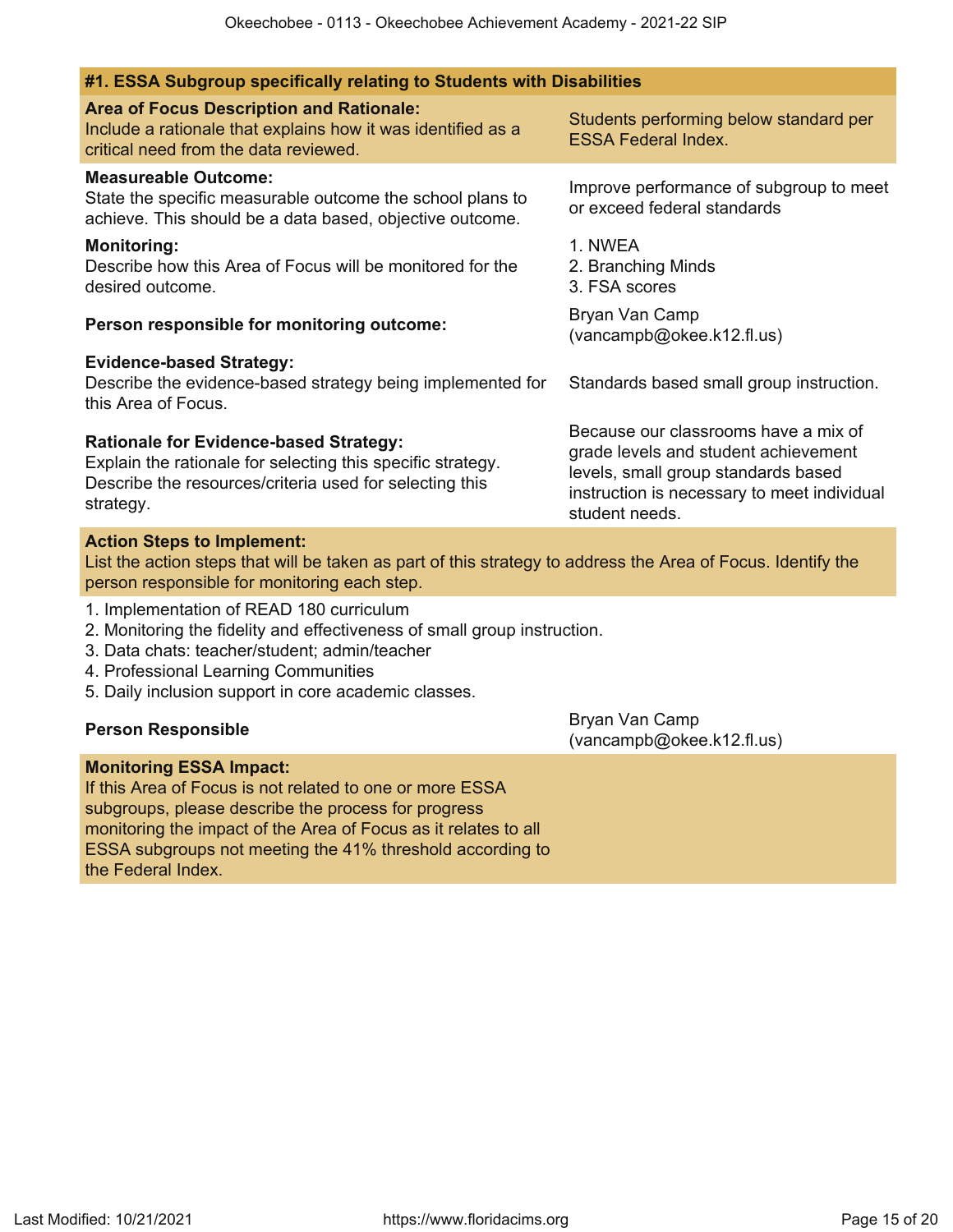| #2. ESSA Subgroup specifically relating to Hispanic                                                                                                                                                                                                                                                                                  |                                                                                                                                                                                      |
|--------------------------------------------------------------------------------------------------------------------------------------------------------------------------------------------------------------------------------------------------------------------------------------------------------------------------------------|--------------------------------------------------------------------------------------------------------------------------------------------------------------------------------------|
| <b>Area of Focus Description and Rationale:</b><br>Include a rationale that explains how it was identified as a<br>critical need from the data reviewed.                                                                                                                                                                             | Students performing below standard per<br><b>ESSA Federal Index</b>                                                                                                                  |
| <b>Measureable Outcome:</b><br>State the specific measurable outcome the school plans to<br>achieve. This should be a data based, objective outcome.                                                                                                                                                                                 | Improve performance of subgroup to meet<br>or exceed federal standards                                                                                                               |
| <b>Monitoring:</b><br>Describe how this Area of Focus will be monitored for the<br>desired outcome.                                                                                                                                                                                                                                  | 1. NWEA<br>2. Branching Minds<br>3. FSA scores                                                                                                                                       |
| Person responsible for monitoring outcome:                                                                                                                                                                                                                                                                                           | [no one identified]                                                                                                                                                                  |
| <b>Evidence-based Strategy:</b><br>Describe the evidence-based strategy being implemented for<br>this Area of Focus.                                                                                                                                                                                                                 | Standards based small group instruction                                                                                                                                              |
| <b>Rationale for Evidence-based Strategy:</b><br>Explain the rationale for selecting this specific strategy.<br>Describe the resources/criteria used for selecting this<br>strategy.                                                                                                                                                 | Because our classrooms have a mix of<br>grade levels and student achievement<br>levels, small group standards based<br>instruction is necessary to meet individual<br>student needs. |
| <b>Action Steps to Implement:</b><br>List the action steps that will be taken as part of this strategy to address the Area of Focus. Identify the<br>person responsible for monitoring each step.                                                                                                                                    |                                                                                                                                                                                      |
| 1. Implementation of READ 180 curriculum<br>2. Monitoring the fidelity and effectiveness of small group instruction.<br>3. Data chats: teacher/student; admin/teacher<br>4. Professional Learning Communities<br>5. Daily inclusion support in core academic classes.<br>6. Support from bilingual or Spanish speaking staff members |                                                                                                                                                                                      |
| <b>Person Responsible</b>                                                                                                                                                                                                                                                                                                            | Bryan Van Camp<br>(vancampb@okee.k12.fl.us)                                                                                                                                          |
| <b>Monitoring ESSA Impact:</b><br>If this Area of Focus is not related to one or more ESSA<br>subgroups, please describe the process for progress                                                                                                                                                                                    |                                                                                                                                                                                      |

subgroups, please describe the process for progress monitoring the impact of the Area of Focus as it relates to all ESSA subgroups not meeting the 41% threshold according to the Federal Index.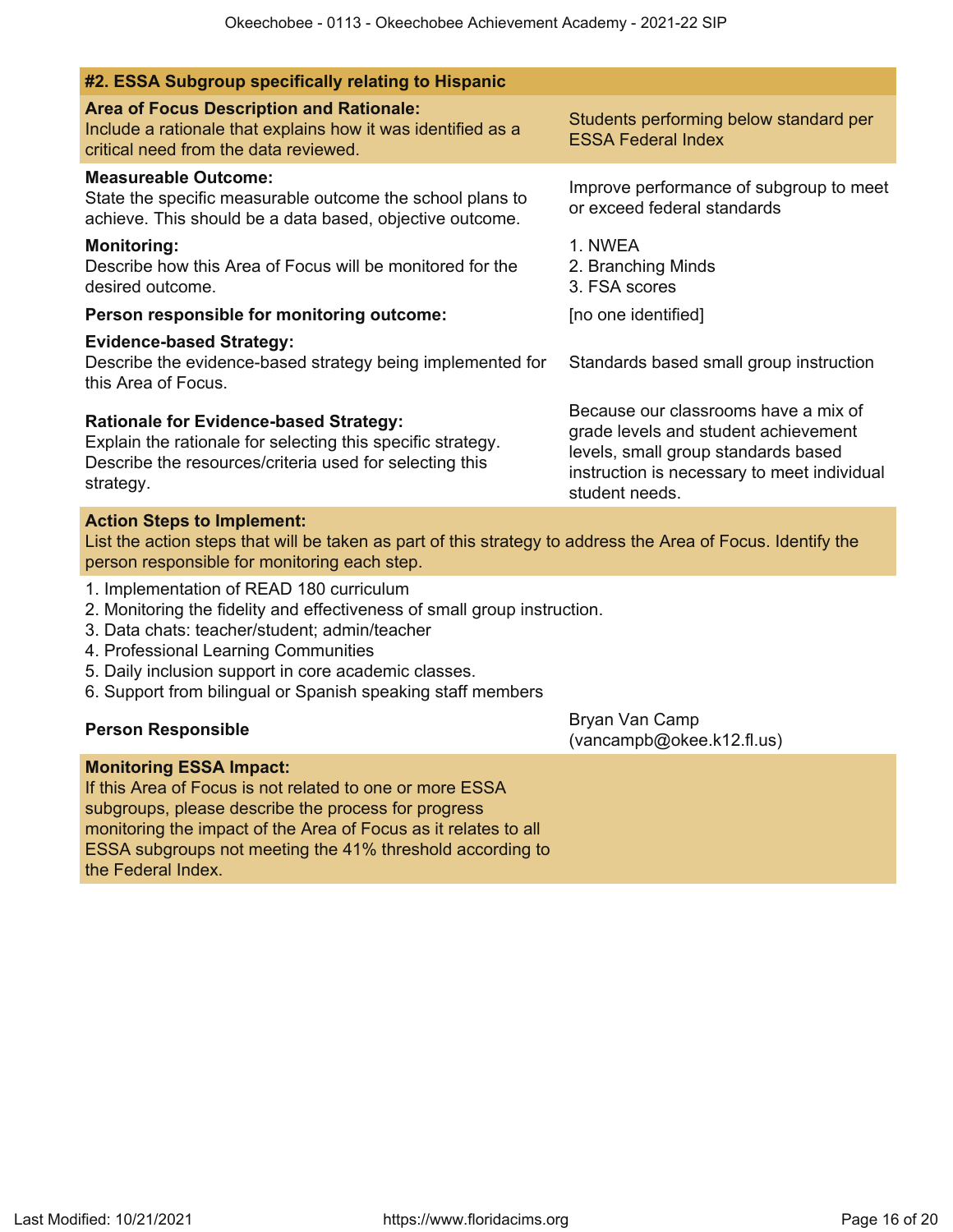| #3. ESSA Subgroup specifically relating to White                                                                                                                                                                                                                                                        |                                                                                                                                                                                      |
|---------------------------------------------------------------------------------------------------------------------------------------------------------------------------------------------------------------------------------------------------------------------------------------------------------|--------------------------------------------------------------------------------------------------------------------------------------------------------------------------------------|
| <b>Area of Focus Description and Rationale:</b><br>Include a rationale that explains how it was identified as a<br>critical need from the data reviewed.                                                                                                                                                | Students performing below standard per<br><b>ESSA Federal Index</b>                                                                                                                  |
| <b>Measureable Outcome:</b><br>State the specific measurable outcome the school plans to<br>achieve. This should be a data based, objective outcome.                                                                                                                                                    | Improve performance of subgroup to meet<br>or exceed federal standards                                                                                                               |
| <b>Monitoring:</b><br>Describe how this Area of Focus will be monitored for the<br>desired outcome.                                                                                                                                                                                                     | 1. NWEA<br>2. Branching Minds<br>3. FSA scores                                                                                                                                       |
| Person responsible for monitoring outcome:                                                                                                                                                                                                                                                              | Bryan Van Camp<br>(vancampb@okee.k12.fl.us)                                                                                                                                          |
| <b>Evidence-based Strategy:</b><br>Describe the evidence-based strategy being implemented for<br>this Area of Focus.                                                                                                                                                                                    | Standards based small group instruction                                                                                                                                              |
| <b>Rationale for Evidence-based Strategy:</b><br>Explain the rationale for selecting this specific strategy.<br>Describe the resources/criteria used for selecting this<br>strategy.                                                                                                                    | Because our classrooms have a mix of<br>grade levels and student achievement<br>levels, small group standards based<br>instruction is necessary to meet individual<br>student needs. |
| <b>Action Steps to Implement:</b><br>List the action steps that will be taken as part of this strategy to address the Area of Focus. Identify the<br>person responsible for monitoring each step.                                                                                                       |                                                                                                                                                                                      |
| 1. Implementation of READ 180 curriculum<br>2. Monitoring the fidelity and effectiveness of small group instruction.<br>3. Data chats: teacher/student; admin/teacher<br>4. Professional Learning Communities<br>5. Daily inclusion support in core academic classes.                                   |                                                                                                                                                                                      |
| <b>Person Responsible</b>                                                                                                                                                                                                                                                                               | [no one identified]                                                                                                                                                                  |
| <b>Monitoring ESSA Impact:</b><br>If this Area of Focus is not related to one or more ESSA<br>subgroups, please describe the process for progress<br>monitoring the impact of the Area of Focus as it relates to all<br>ESSA subgroups not meeting the 41% threshold according to<br>the Federal Index. |                                                                                                                                                                                      |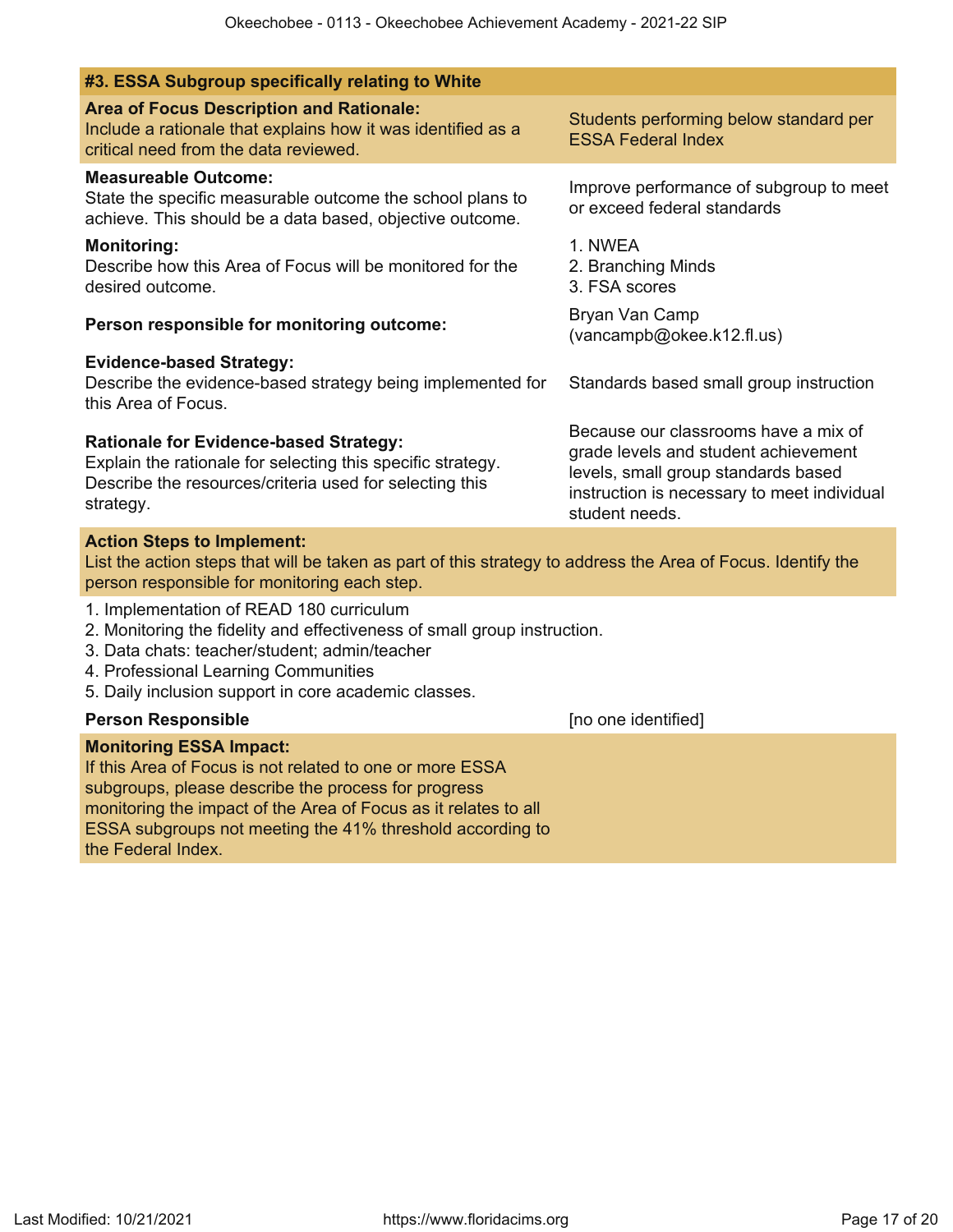### **#4. ESSA Subgroup specifically relating to Economically Disadvantaged**

| <b>Area of Focus Description and Rationale:</b><br>Include a rationale that explains how it was identified as a<br>critical need from the data reviewed.                                                                                                                          | Students performing below standard per<br><b>ESSA Federal Index</b>                                                                                                                  |
|-----------------------------------------------------------------------------------------------------------------------------------------------------------------------------------------------------------------------------------------------------------------------------------|--------------------------------------------------------------------------------------------------------------------------------------------------------------------------------------|
| <b>Measureable Outcome:</b><br>State the specific measurable outcome the school plans to<br>achieve. This should be a data based, objective outcome.                                                                                                                              | Improve performance of subgroup to meet<br>or exceed federal standards                                                                                                               |
| <b>Monitoring:</b><br>Describe how this Area of Focus will be monitored for the<br>desired outcome.                                                                                                                                                                               | Standards based small group instruction                                                                                                                                              |
| Person responsible for monitoring outcome:                                                                                                                                                                                                                                        | Bryan Van Camp<br>(vancampb@okee.k12.fl.us)                                                                                                                                          |
| <b>Evidence-based Strategy:</b><br>Describe the evidence-based strategy being implemented for<br>this Area of Focus.                                                                                                                                                              | 1. NWEA<br>2. Branching Minds<br>3. FSA scores                                                                                                                                       |
| <b>Rationale for Evidence-based Strategy:</b><br>Explain the rationale for selecting this specific strategy.<br>Describe the resources/criteria used for selecting this<br>strategy.                                                                                              | Because our classrooms have a mix of<br>grade levels and student achievement<br>levels, small group standards based<br>instruction is necessary to meet individual<br>student needs. |
| <b>Action Steps to Implement:</b><br>List the action steps that will be taken as part of this strategy to address the Area of Focus. Identify the<br>person responsible for monitoring each step.                                                                                 |                                                                                                                                                                                      |
| 1. Implementation of READ 180 curriculum<br>2. Monitoring the fidelity and effectiveness of small group instruction.<br>3. Data chats: teacher/student; admin/teacher<br>4. Professional Learning Communities<br>5. Daily inclusion support in core academic classes.             |                                                                                                                                                                                      |
| <b>Person Responsible</b>                                                                                                                                                                                                                                                         | [no one identified]                                                                                                                                                                  |
| <b>Monitoring ESSA Impact:</b><br>If this Area of Focus is not related to one or more ESSA<br>subgroups, please describe the process for progress<br>monitoring the impact of the Area of Focus as it relates to all<br>ESSA subgroups not meeting the 41% threshold according to |                                                                                                                                                                                      |

the Federal Index.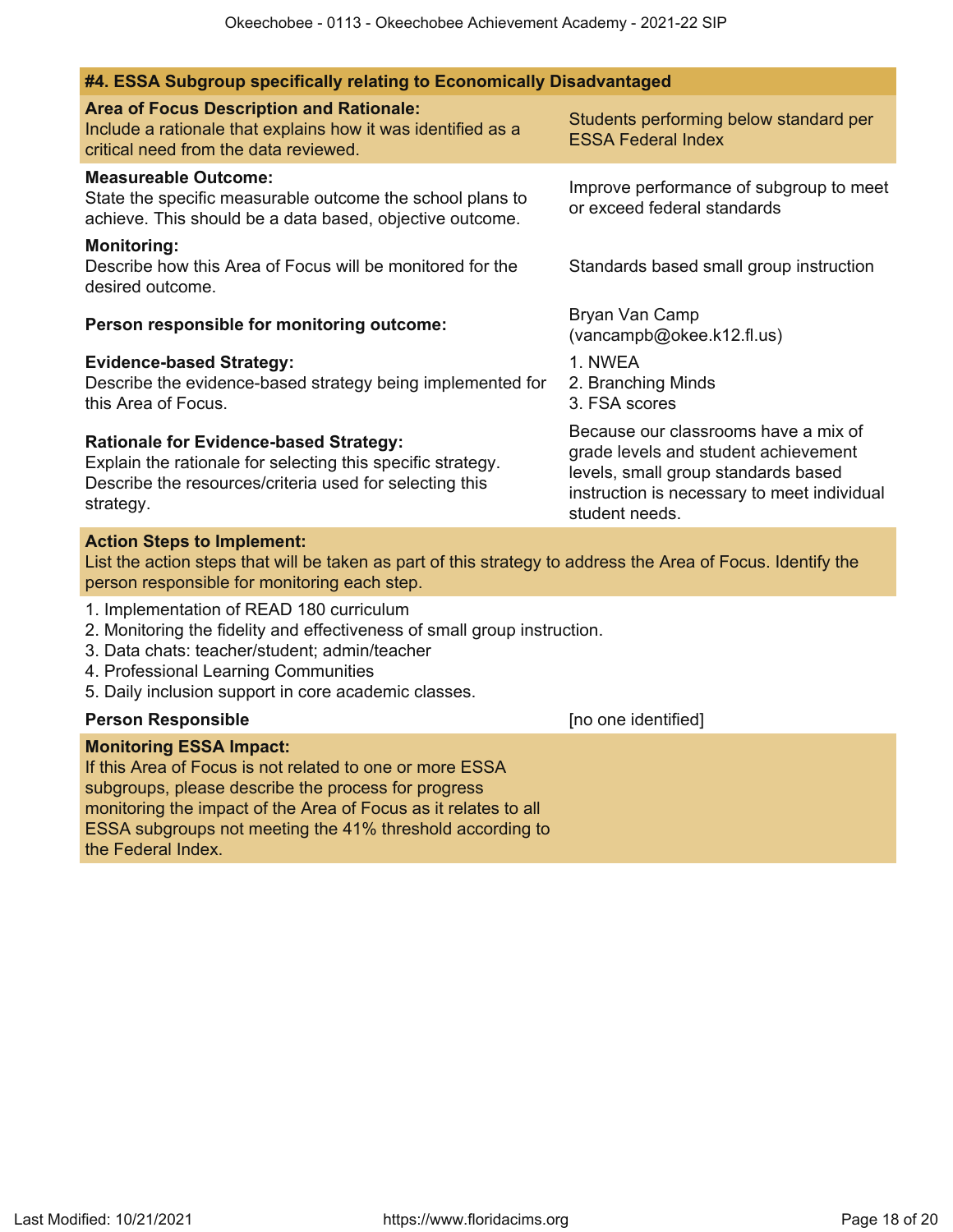#### **#5. Leadership specifically relating to**

#### **Area of Focus Description and Rationale:**

Include a rationale that explains how it was identified as a critical need from the data reviewed.

#### **Measureable Outcome:**

State the specific measurable outcome the school plans to achieve. This should be a data based, objective outcome.

#### **Monitoring:**

Describe how this Area of Focus will be monitored for the desired outcome.

### **Person responsible for monitoring outcome:** [no one

#### **Evidence-based Strategy:**

Describe the evidence-based strategy being implemented for this Area of Focus.

#### **Rationale for Evidence-based Strategy:**

Explain the rationale for selecting this specific strategy. Describe the resources/criteria used for selecting this strategy.

#### **Action Steps to Implement:**

List the action steps that will be taken as part of this strategy to address the Area of Focus. Identify the person responsible for monitoring each step.

#### *No action steps were entered for this area of focus*

#### **Monitoring ESSA Impact:**

If this Area of Focus is not related to one or more ESSA subgroups, please describe the process for progress monitoring the impact of the Area of Focus as it relates to all ESSA subgroups not meeting the 41% threshold according to the Federal Index.

### **Part IV: Positive Culture & Environment**

<span id="page-18-0"></span>A positive school culture and environment reflects: a supportive and fulfilling environment, learning conditions that meet the needs of all students, people who are sure of their roles and relationships in student learning, and a culture that values trust, respect and high expectations. Consulting with various stakeholder groups to employ school improvement strategies that impact the positive school culture and environment are critical. Stakeholder groups more proximal to the school include teachers, students, and families of students, volunteers, and school board members. Broad stakeholder groups include early childhood providers, community colleges and universities, social services, and business partners.

Stakeholders play a key role in school performance and addressing equity. Consulting various stakeholder groups is critical in formulating a statement of vision, mission, values, goals, and employing school improvement strategies.

#### **Describe how the school addresses building a positive school culture and environment.**

Okeechobee County Schools welcome every opportunity to enhance relationships with parents, families and other community stakeholders to fulfill the school mission and support the needs of students. Open House is an annual activity where students and families are invited on campus to meet their child's teachers, administration and many of the support staff that are in direct contact with students. In addition to Open House, parent nights are held throughout the year and generally focus around a student activity or content area, such as ELA or Math.

identified]